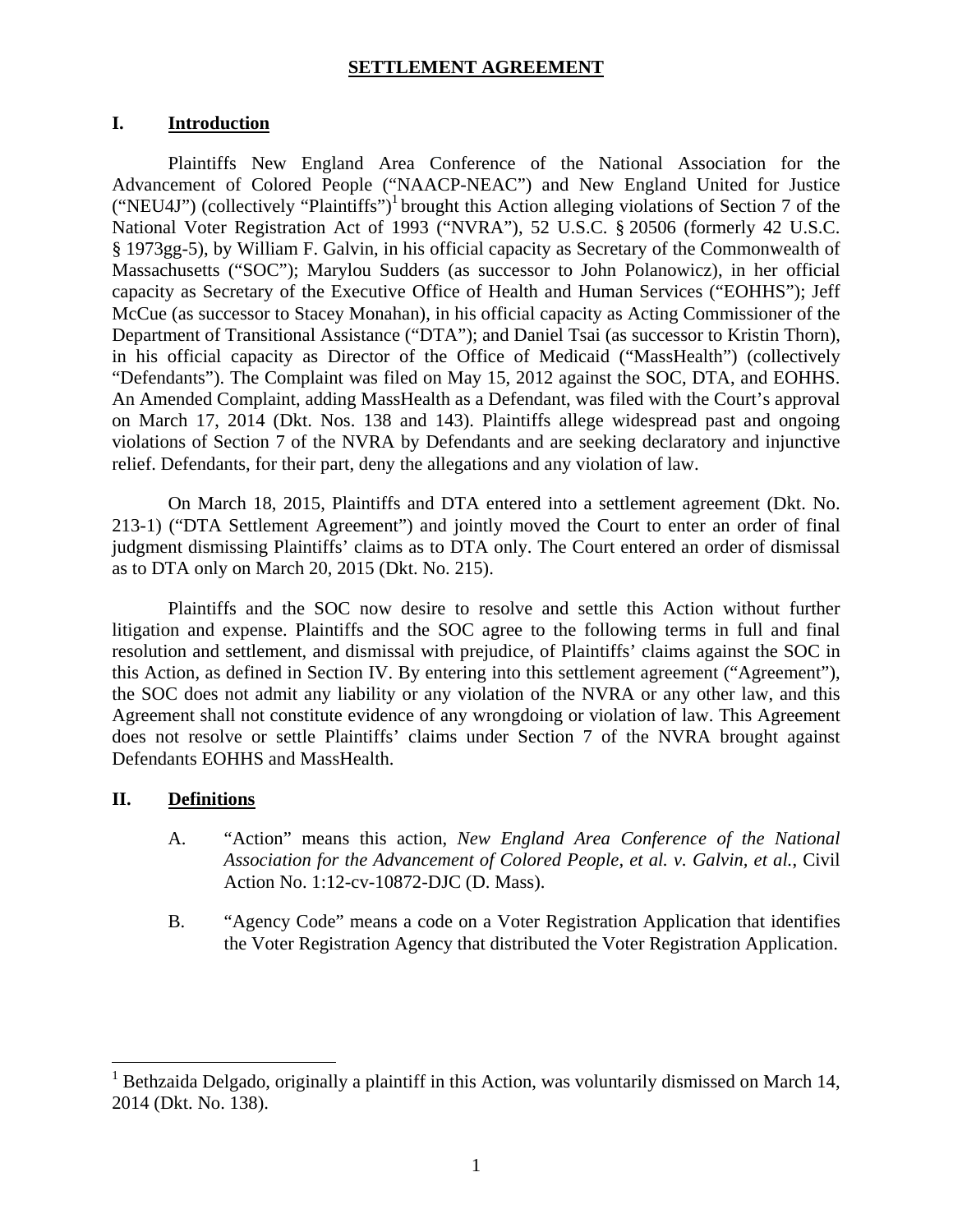- C. "Agency Voter Registration Application" means a Voter Registration Application prepared by the SOC and intended for use during In-Person Transactions at Voter Registration Agencies. The Agency Voter Registration Application contains a space to insert an Agency Code.
- D. "Central Registry of Voters" means the statewide database of registered voters in Massachusetts maintained by the SOC pursuant to G. L. c. 51, § 47C, also known as the Voter Registration Information System ("VRIS").
- E. "Client" means any individual who is applying for Public Assistance Benefits, including an individual who has authorized one or more representatives to act on his or her behalf, or any individual who is receiving Public Assistance Benefits.
- F. "Covered Transaction" means a transaction in which a Client applies for Public Assistance Benefits, renews or recertifies the Client's eligibility for Public Assistance Benefits, or submits a change of address related to the receipt of Public Assistance Benefits, whether in-person at a Public Assistance Agency (*i.e.*, an In-Person Transaction), or through remote methods, including without limitation, the telephone, facsimile, mail, electronic means, or the Internet (*i.e.*, a Remote Transaction).
- G. "DTA" means the Massachusetts Department of Transitional Assistance and includes, without limitation, its offices, agents and employees.
- H. "Duplicate Voter Registration" means any Voter Registration Application that identically matches an existing voter registration record contained in VRIS, including all of the following: first name, last name, date of birth, party affiliation, residential address, and mailing address.
- I. "Effective Date" means the date on which this Agreement shall become effective, that is, the date on which the [Proposed] Order of Final Judgment, in the form attached hereto as Exhibit A, is entered by the Court.
- J. "EOHHS" means the Executive Office of Health and Human Services and includes, without limitation, its offices, agents and employees.
- K. "Execution Date" means the last date on which this Agreement is signed by all Plaintiffs and the SOC.
- L. "In-Person Transaction" means a Covered Transaction that is performed by a Client who is physically present at a Public Assistance Agency.
- M. "Local Election Official" (or "LEO") means any "registrar[]" or "registrar[] of voters," as defined in G. L. c. 50, § 1.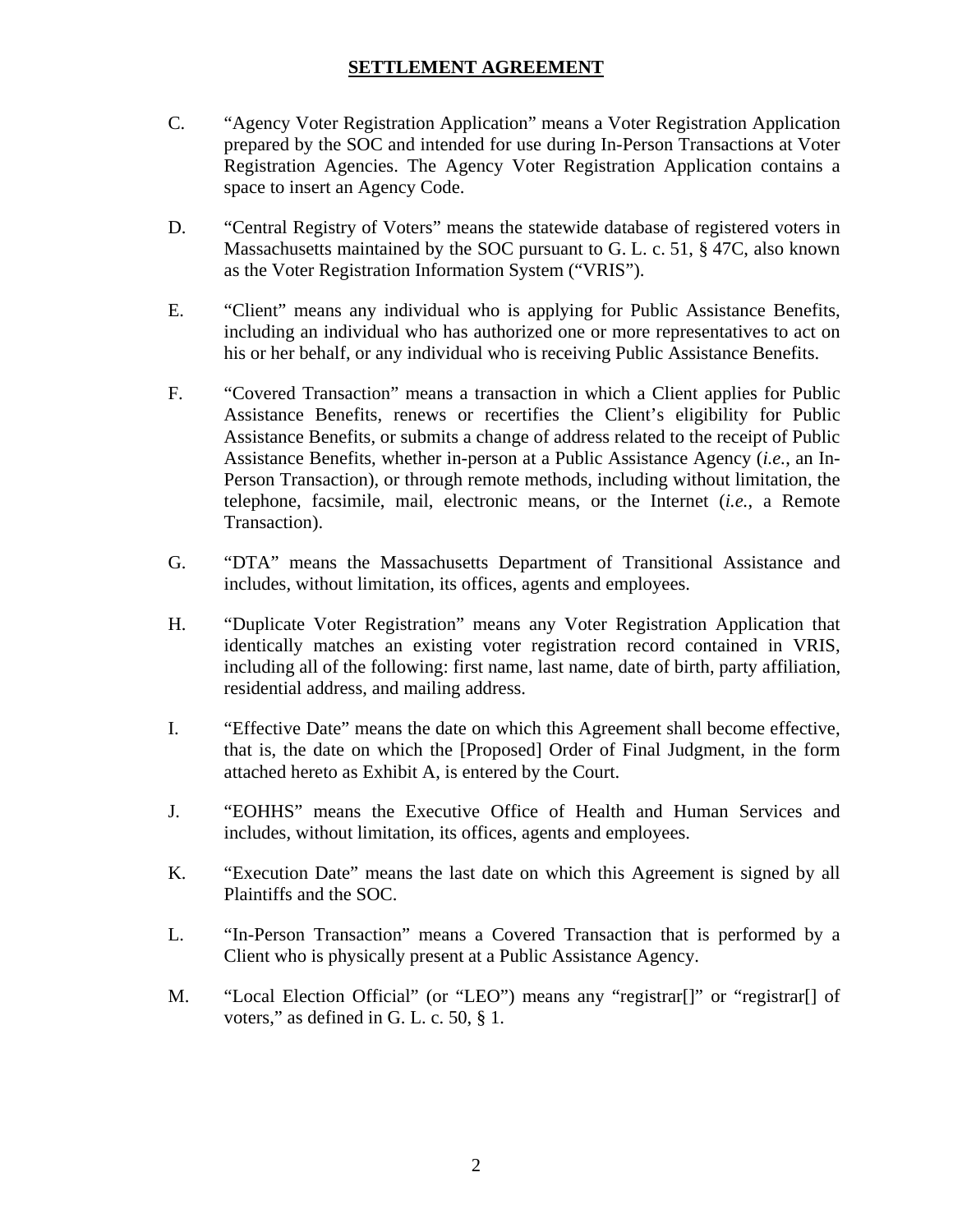- N. "Mail-in Voter Registration Application" means a Voter Registration Application prepared by the SOC and intended for use by any individual to register to vote by mail. The Mail-in Voter Registration Applications for use by DTA and MassHealth are precoded with DTA's and MassHealth's Agency Code, respectively.
- O. "MassHealth" means the state Office of Medicaid within EOHHS and includes, without limitation, its offices, agents and employees.
- P. "New Voter Registration" means the voter registration of a citizen of Massachusetts who has not previously registered to vote in Massachusetts, as recorded in VRIS.
- Q. "NVRA" means the National Voter Registration Act of 1993, 52 U.S.C. § 20501 *et seq.* (formerly 42 U.S.C. § 1973gg *et seq.*).
- R. "Public Assistance Agency," solely for purposes of this Agreement, means DTA and MassHealth.
- S. "Public Assistance Agency NVRA Coordinator" means the employee(s) designated by each Public Assistance Agency as the individuals(s) responsible for coordinating, implementing and overseeing the Agency's voter registration responsibilities under Section 7 of the NVRA and this Agreement.
- T. "Public Assistance Benefits," solely for the purposes of this Agreement, means those benefits available under programs administered by DTA and MassHealth, including, without limitation, the Supplemental Nutrition Assistance Program ("SNAP") (formerly known as "Food Stamps"), Emergency Aid to the Elderly, Disabled and Children ("EAEDC"), Transitional Aid to Families with Dependent Children ("TAFDC"), and MassHealth (Medicaid) benefits.
- U. "Rejected Voter Registration" means any Voter Registration Application submitted to but not processed by an LEO for any reason, including, without limitation, because the Application is incomplete, missing a signature, or contains an invalid address, as recorded in VRIS.
- V. "Remote Transaction" means a Covered Transaction that is performed by methods other than by an In-Person Transaction including, without limitation, those performed by telephone, facsimile, mail, electronic means, or the Internet.
- W. "SOC" means the Office of the Secretary of the Commonwealth of Massachusetts and includes, without limitation, the Secretary of the Commonwealth and the Secretary's offices, agents, and employees.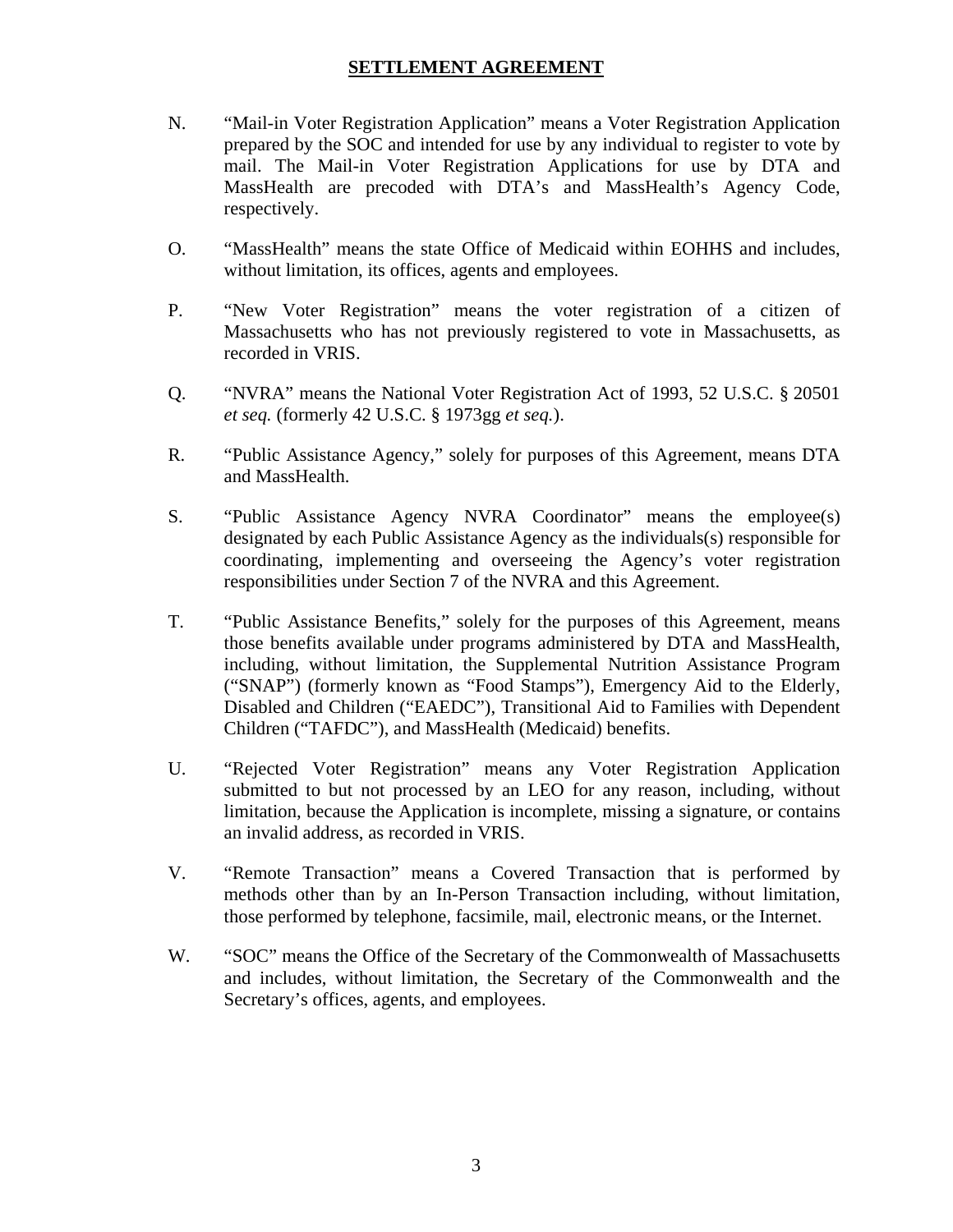- X. "Updated Voter Registration" means any change to the voter registration record of a voter contained in VRIS including, without limitation, a change of name or address, which is not a New Voter Registration, Duplicate Voter Registration, or Rejected Voter Registration. Updated Voter Registration also includes any change pertaining to the voter registration record of an individual who has a voter registration record contained in VRIS but whose voter registration is marked as deleted in VRIS at the time that the individual submits a Voter Registration Application.
- Y. "Virtual Gateway" means the online portal operated by EOHHS that enables Clients to initiate applications for the Supplemental Nutrition Assistance Program through the Internet, or any online portal that replaces this system.
- Z. "Voter Preference Form" means the current document referred to by the SOC as the "declination form" or any document or portion of such document containing the language required by Section 7 of the NVRA, 52 U.S.C.  $\S$  20506(a)(6)(B).
- AA. "Voter Registration Agency" means an office designated pursuant to Section 7(a)(2) of the NVRA, 52 U.S.C. § 20506(a)(2).
- BB. "Voter Registration Application" means a Mail-in Voter Registration Application, Agency Voter Registration Application, or an online voter registration application when the online voter registration system in Massachusetts is implemented.
- CC. "Voter Registration Workbook for Agencies" is the workbook prepared by the SOC and distributed to Voter Registration Agencies regarding NVRA responsibilities.

### **III. Substantive Provisions**

A. The SOC acknowledges that, pursuant to 52 U.S.C. § 20509 (formerly 42 U.S.C. § 1973gg-8) and Massachusetts Session Law 1993 c. 475, § 57, the SOC is the "chief State election official" responsible for coordination of State responsibilities under the NVRA. The SOC agrees that the SOC's responsibilities include, among other things, overseeing, monitoring, assisting and advising Public Assistance Agencies and Local Election Officials regarding compliance with the NVRA and implementing related federal and Massachusetts regulations. For purposes of this Agreement only, the parties agree that "overseeing" shall not be construed to include guaranteeing or compelling compliance by Public Assistance Agencies.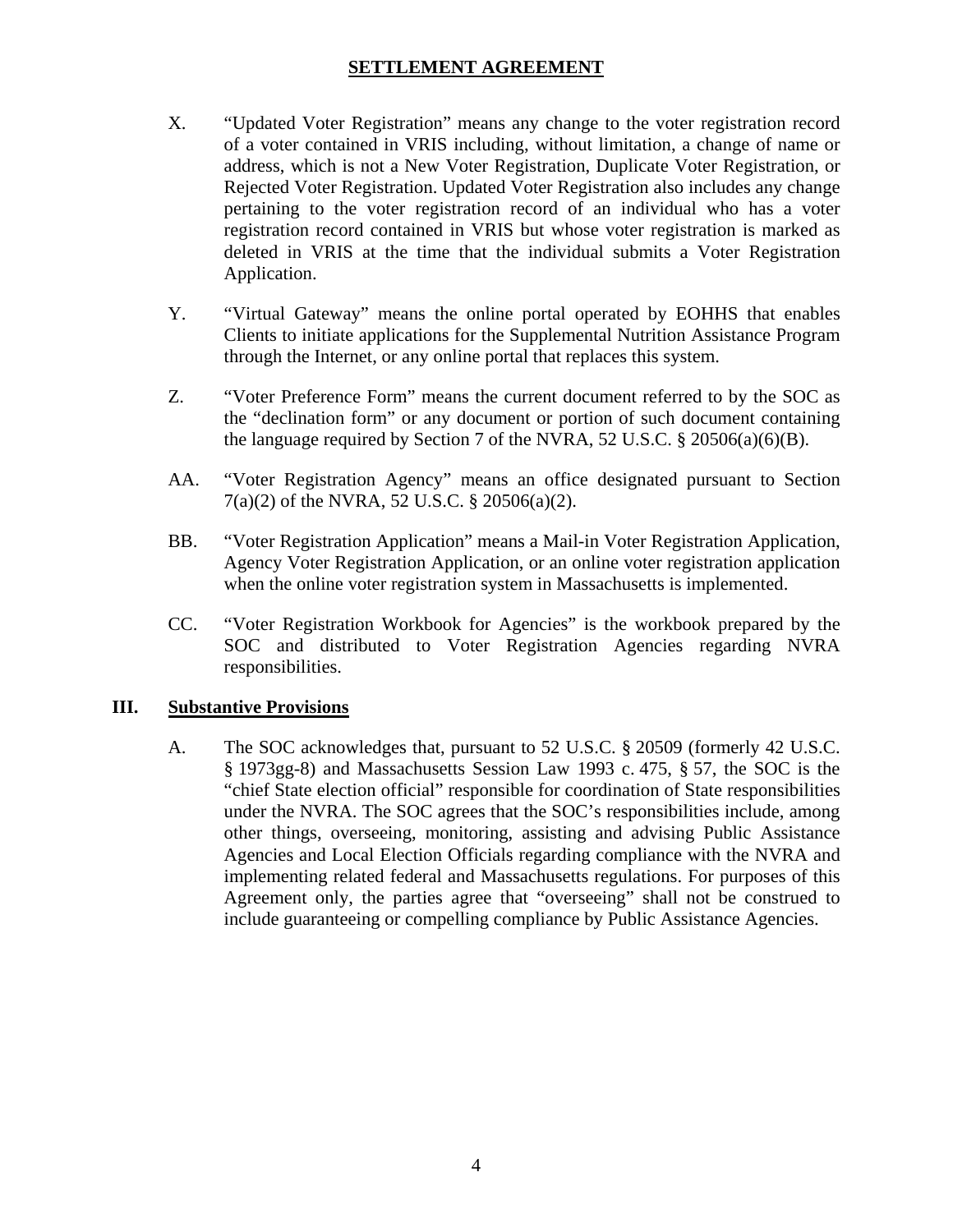B. **Staffing**. The SOC shall designate an SOC NVRA Coordinator who shall oversee performance of the SOC's duties and responsibilities under Section 7 of the NVRA, related Massachusetts and federal regulations, and this Agreement. The duties and responsibilities of the SOC NVRA Coordinator shall include, without limitation, training, data collection and review, and providing general support and guidance to Public Assistance Agencies regarding the requirements of the NVRA. In the event that the SOC NVRA Coordinator position becomes vacant during the term of this Agreement, the SOC shall replace the SOC NVRA Coordinator as soon as practicable but, in any event, no later than thirty (30) calendar days after the vacancy occurs.

### C. **Materials**

- 1. **Voter Registration Applications**. The SOC shall provide to Public Assistance Agencies both Agency Voter Registration Applications and Mail-in Voter Registration Applications. All such Applications shall be made available in at least English, Spanish and Chinese.
	- (a) The Agency Voter Registration Applications provided by the SOC to DTA and MassHealth shall have a space to insert an Agency Code or shall be precoded with an Agency Code for DTA and MassHealth, respectively.
	- (b) The Mail-in Voter Registration Applications provided by the SOC to DTA and MassHealth shall be precoded with an Agency Code for DTA and MassHealth, respectively.
	- (c) The SOC, at the SOC's discretion, may provide precoded Mail-in Voter Registration Applications containing an Agency Code specific to Voter Registration Agencies in addition to DTA and MassHealth.
	- (d) The SOC shall provide PDF versions (or other downloadable electronic formats) of precoded Mail-in Voter Registration Applications to DTA and MassHealth, and a precoded DTA Mailin Voter Registration Application to EOHHS for use in the Virtual Gateway system, subject to such limitations on distribution as the SOC deems appropriate to prevent disclosure of the Voter Registration Agency through which a voter has registered.
	- (e) The SOC, at the SOC's discretion, may provide PDF versions (or other downloadable electronic formats) of precoded Mail-in Voter Registration Applications to Voter Registration Agencies in addition to DTA and MassHealth, subject to the limitation on distribution in Section III.C.1(d).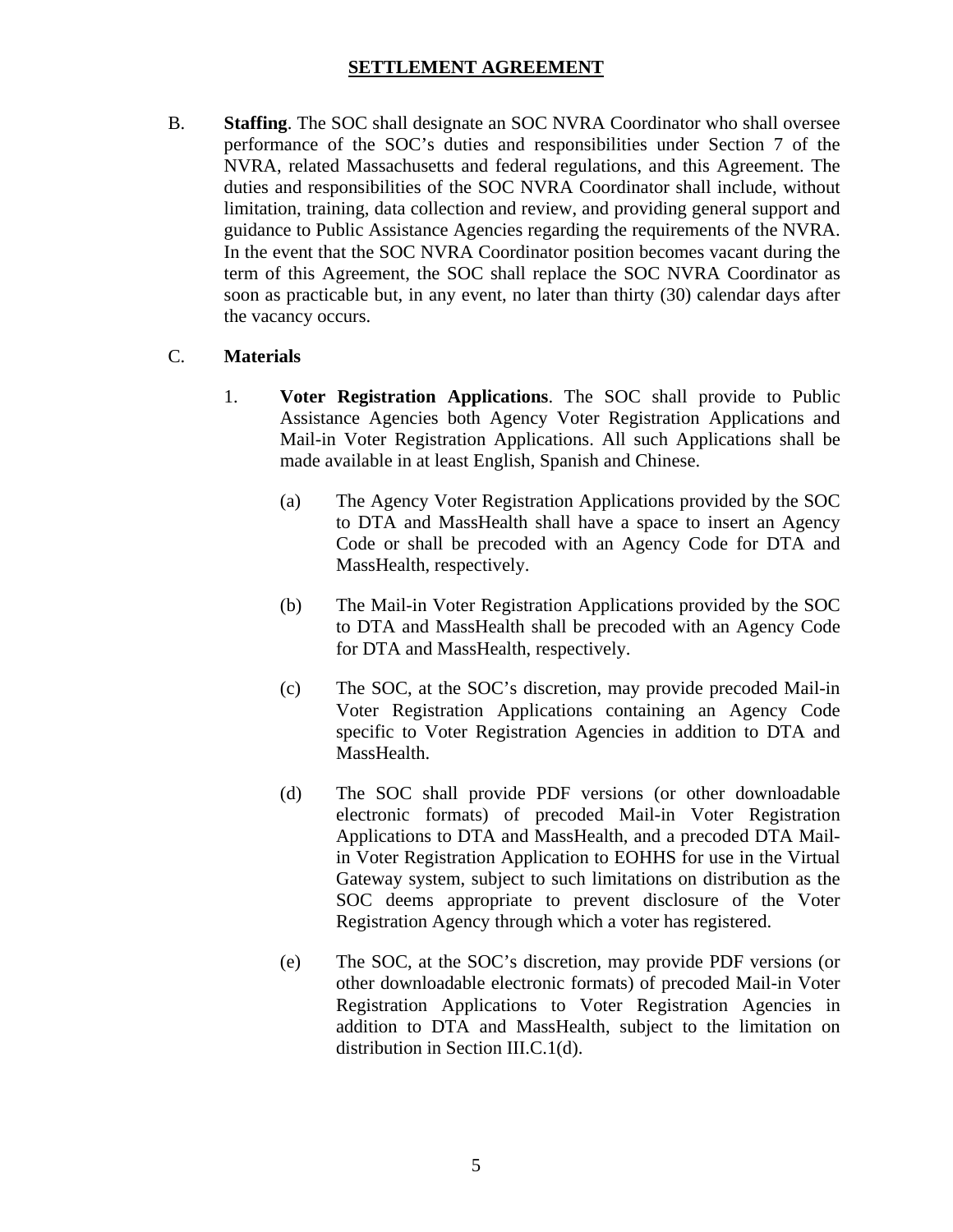2. **Voter Preference Form**. The SOC shall provide to Public Assistance Agencies the Voter Preference Form attached hereto as Exhibit B as an option for use in connection with Remote Transactions and/or In-Person Transactions.

# D. **Training and Policy Review**

## 1. **Voter Registration Workbook for Agencies**

- (a) Within fifteen (15) business days of the Effective Date, the SOC shall modify the Voter Registration Workbook for Agencies to incorporate the terms of this Agreement. The SOC shall provide a draft of the modified Workbook to Plaintiffs' Counsel for review and comment. Plaintiffs' Counsel shall have no less than ten (10) business days to offer comments to the SOC before the Workbook is finalized by the SOC. The SOC shall distribute any modified Voter Registration Workbook for Agencies to Public Assistance Agencies promptly (but in any event within thirty (30) calendar days) after the deadline for comment by Plaintiffs' Counsel.
- (b) The SOC shall modify the Voter Registration Workbook for Agencies whenever there is a change in applicable voter registration laws, regulations, policies, or practices. During the term of this Agreement, the SOC shall notify Plaintiffs' Counsel of any modifications the SOC plans to make to the Workbook, and shall provide a draft of the modified Workbook to Plaintiffs' Counsel for review and comment no less than ten (10) business days before it is finalized by the SOC. The SOC need not notify or provide a draft of the modified Workbook to Plaintiffs' Counsel if the changes are non-substantive such as to formatting, or are mere changes of dates, names of personnel, contact information, political parties, or agency names. For changes that the SOC deems "non-substantive" other than those specifically enumerated above, the SOC shall notify Plaintiffs' Counsel of all such changes, but need not provide a draft of the modified Workbook for comment unless requested by Plaintiffs' Counsel. The SOC shall distribute any modified Voter Registration Workbook for Agencies to Public Assistance Agencies promptly (but in any event within thirty (30) calendar days) after the deadline for comment by Plaintiffs' Counsel.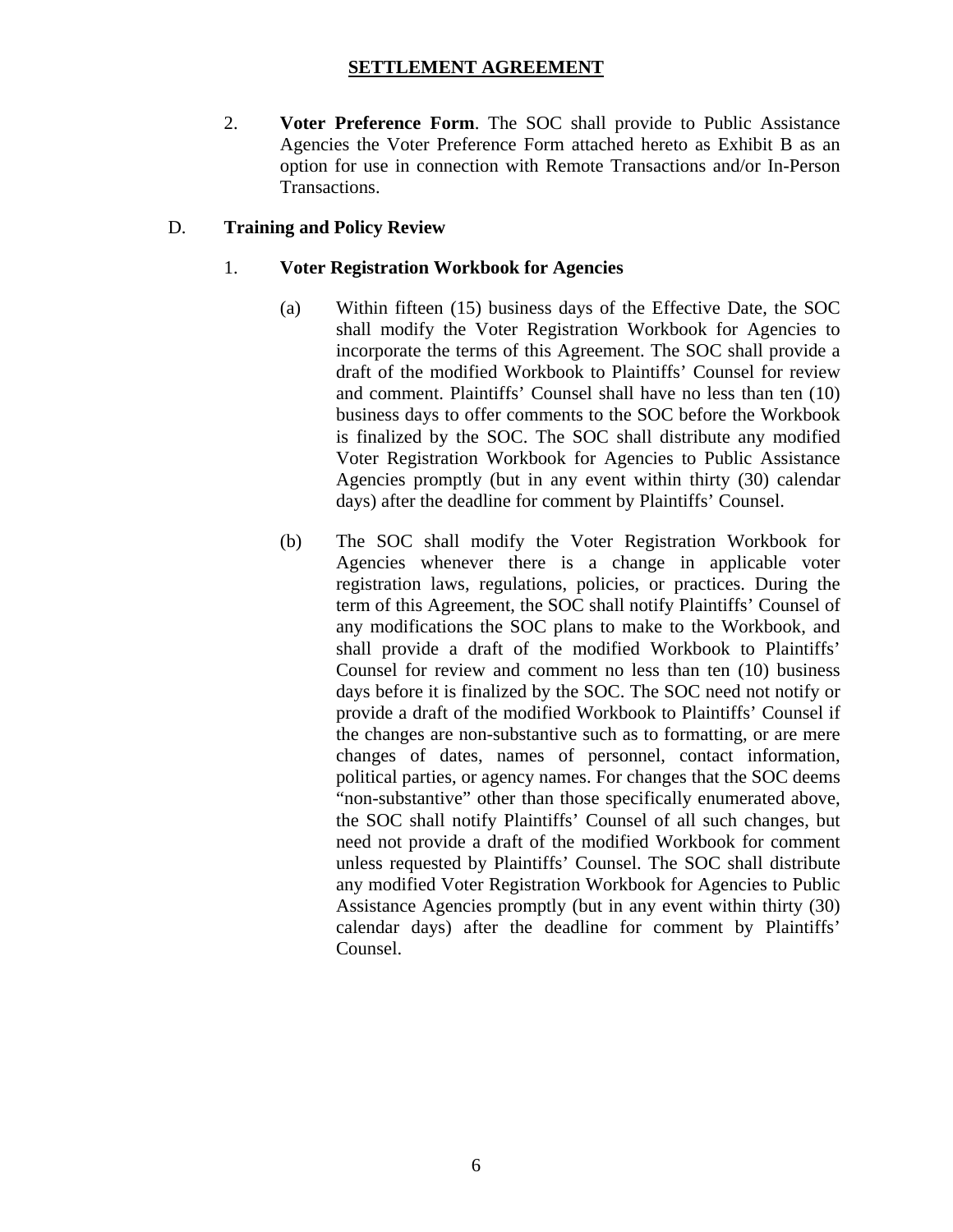(c) Within thirty (30) calendar days after finalizing the modifications to the Voter Registration Workbook for Agencies under Section III.D.1(a), the SOC shall also make the modified Workbook available on its website. The SOC shall similarly update its website within thirty (30) calendar days after any future modifications of the Workbook under Section III.D.1(b). The SOC shall also include in the annual communications referenced in Section III.D.2 a notification that the Workbook is available on the SOC website.

#### 2. **Public Assistance Agencies**

- (a) At least once each calendar year during the term of this Agreement, the SOC shall, in writing, remind each Public Assistance Agency of the requirement to provide voter registration services in compliance with Section 7 of the NVRA and the need to provide training regarding such services. In each such communication, the SOC shall:
	- (i) Include a link to the Voter Registration Workbook for Agencies and/or an electronic copy of the Workbook, and request that the Agency distribute the Workbook to its employees and employees of contractors who have voter registration responsibilities;
	- (ii) Request that the Agency provide the SOC with notice of planned voter registration trainings and offer to participate in voter registration trainings conducted by the Agency;
	- (iii) Request that the Agency provide the date(s) on which the Agency held voter registration trainings during the preceding calendar year, and a description of each such training;
	- (iv) Request that the Agency provide the SOC with copies of its voter registration policies and procedures and training materials (including, for example, operations memoranda, job aids, training materials, and voter registration information or mailings provided to Clients) for SOC review and comment;
	- (v) Request that the Agency provide the SOC with copies of any proposed modifications to its voter registration policies and procedures and training materials (including, for example, operations memoranda, job aids, training materials, and voter registration information or mailings provided to Clients) before changes are made for SOC review and comment; and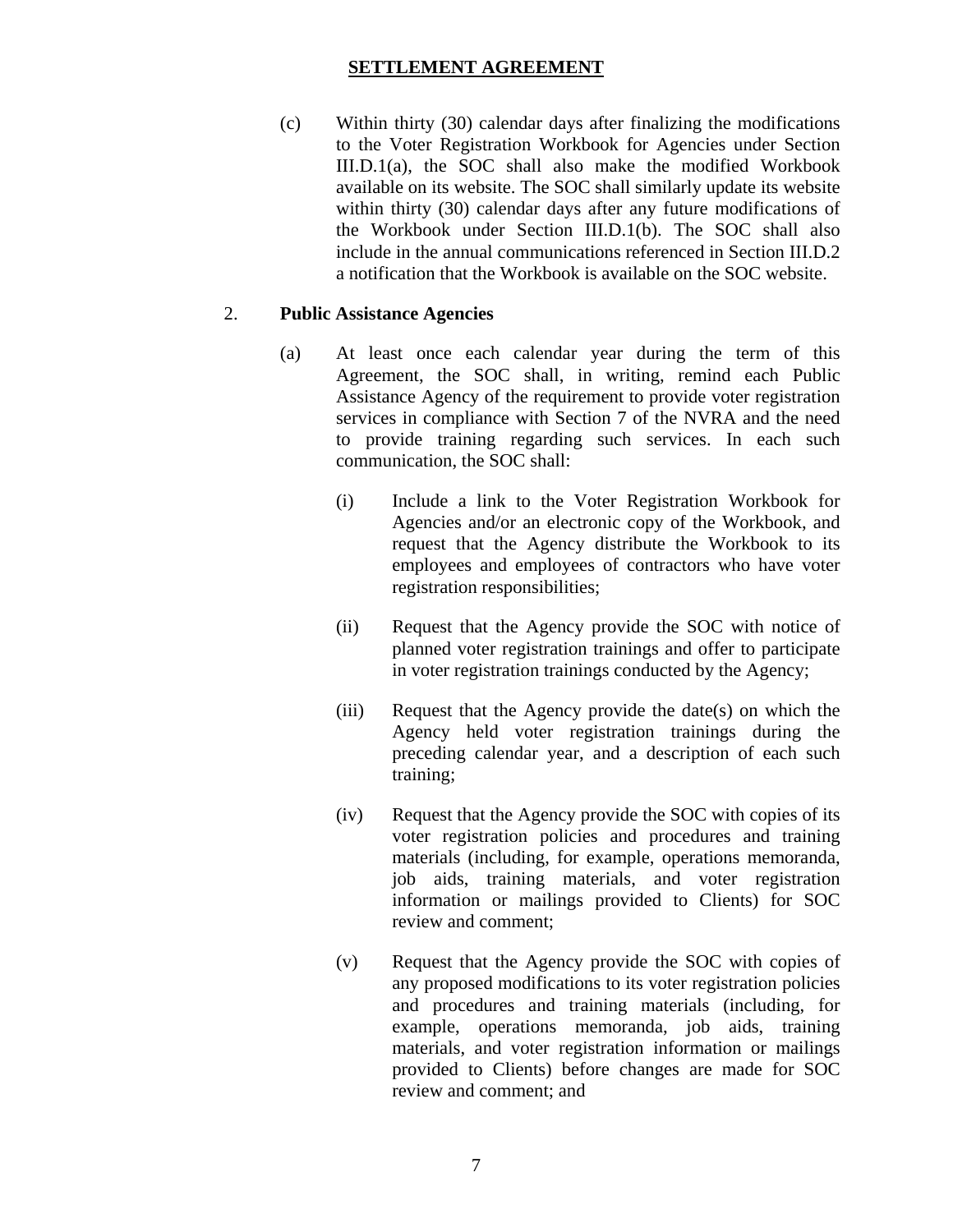- (vi) Provide a telephone number for the Agency to contact the SOC and/or the SOC NVRA Coordinator throughout the year with questions regarding the NVRA and provision of voter registration services.
- (b) The SOC shall retain all responses that it receives from Public Assistance Agencies following the communications described in Section III.D.2(a). If a Public Assistance Agency either does not respond to the SOC's communications within ten (10) business days, or responds that it has not held any voter registration trainings in the preceding calendar year, the SOC shall remind such Agency of the voter registration requirements of the NVRA. If the Agency responds that it has not held any trainings in the preceding calendar year, the SOC shall follow up with such Agency on a monthly basis until the SOC is notified that voter registration training is scheduled. The SOC shall confirm with the Agency that such training has taken place by calling or emailing with the Public Assistance Agency NVRA Coordinator promptly after the date upon which the training was scheduled.
- (c) The SOC shall review and offer written comments on all voter registration policies and procedures and training materials provided by Public Assistance Agencies as described in Section  $III.D.2(a)$ .
- (d) The SOC shall retain a copy of all voter registration policies and procedures and training materials provided by Public Assistance Agencies to the SOC for review as described in Section III.D.2(a), as well as any written comments offered by the SOC to such Agencies, for no less than three (3) calendar years after they are provided or offered.
- (e) Upon request by a Public Assistance Agency, the SOC shall assist with trainings regarding the voter registration requirements of the NVRA. For example, the SOC shall comment on training materials prepared by such Agencies, and shall participate in training programs upon request and which are scheduled at mutually convenient times. The SOC shall use its best efforts to participate in any training programs that it is requested to participate in, subject to the SOC's schedule and availability.
- (f) At least once each calendar year during the term of this Agreement, the SOC shall host a meeting of Public Assistance Agency NVRA Coordinators to train them regarding Agency responsibilities under Section 7 of the NVRA and to respond to any questions or issues regarding voter registration raised by the Coordinators.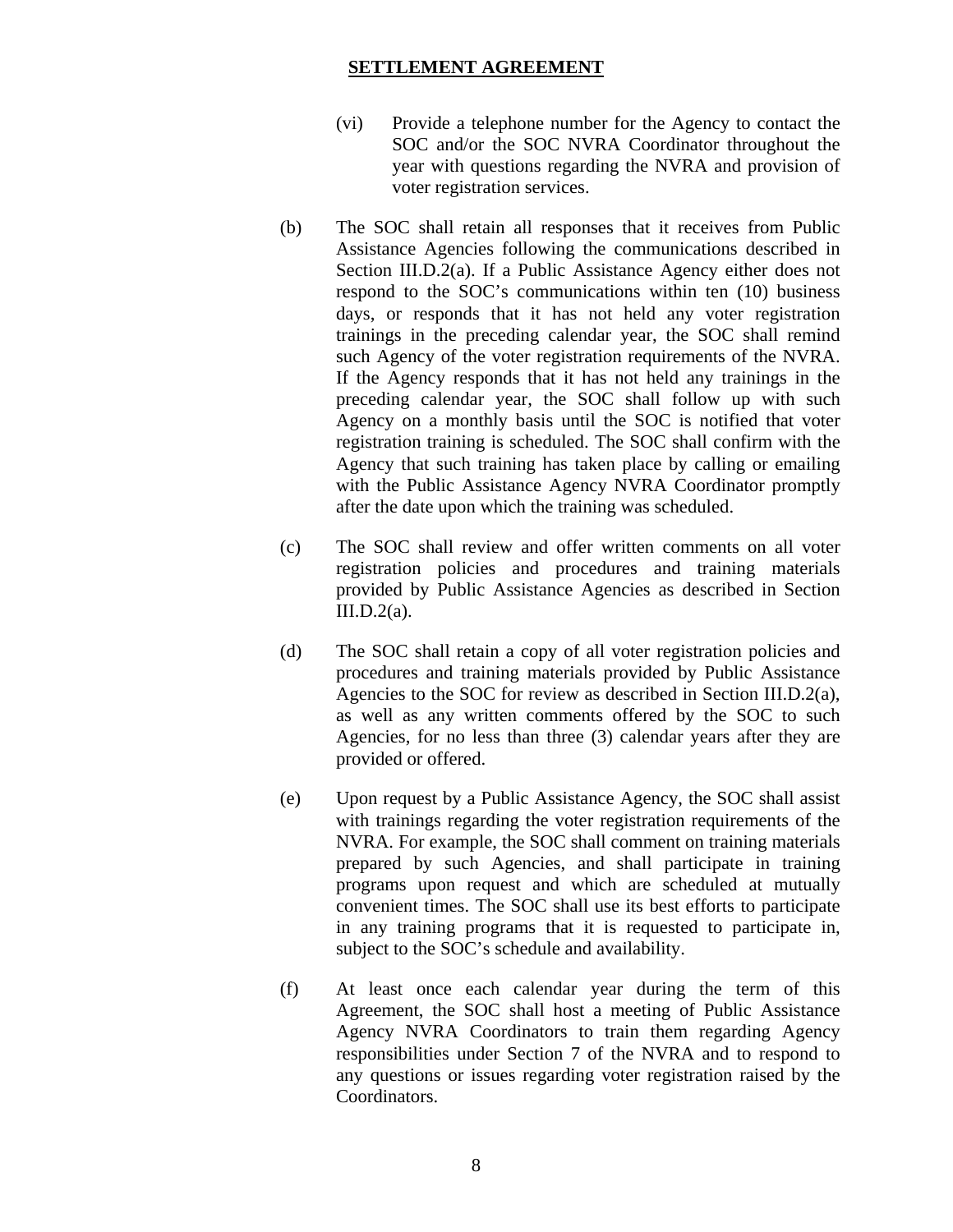- (g) During the term of this Agreement, the SOC shall continue to make available its current email address and telephone number for use by any individual, including any employee of a Public Assistance Agency or member of the public, to raise questions or issues regarding Section 7 of the NVRA.
- (h) The SOC, at the SOC's discretion, may include Voter Registration Agencies, in addition to DTA and MassHealth, in the activities described in Section III.D.2.

#### 3. **Local Election Officials**

- (a) On or about April 14 and 24, 2015, the SOC provided Plaintiffs' Counsel with materials for training of LEOs. Within ten (10) business days after the Effective Date, Plaintiffs' Counsel shall provide the SOC with comments on such materials. If Plaintiffs' Counsel identifies any issues that the SOC determines should result in changes to such materials, the SOC shall distribute updated materials to LEOs as soon as possible but, in any event, no later than within thirty (30) days of any such changes.
- (b) The SOC shall continue to train LEOs regarding the manner in which Agency Voter Registration Applications and Mail-in Voter Registration Applications containing an Agency Code should be entered into VRIS. After the online voter registration system with separate URLs for each Public Assistance Agency has been implemented as described in Section III.F.1, the SOC shall incorporate into LEO training the manner in which such voter registrations shall be entered into VRIS. If any changes are made to VRIS during the term of this Agreement that affect the entry of data relating to Agency Voter Registration Applications, Mail-in Voter Registration Applications, or online voter registration applications originating from Public Assistance Agencies, the SOC shall provide training to LEOs on the manner in which such data should be entered into VRIS, including, by way of example only, step-by-step instructions and any other types of trainings or materials regarding such changes.
- (c) The SOC shall continue to maintain a "Help Desk" to answer any technical questions or issues raised by LEOs regarding voter registration data collection, entry or reporting.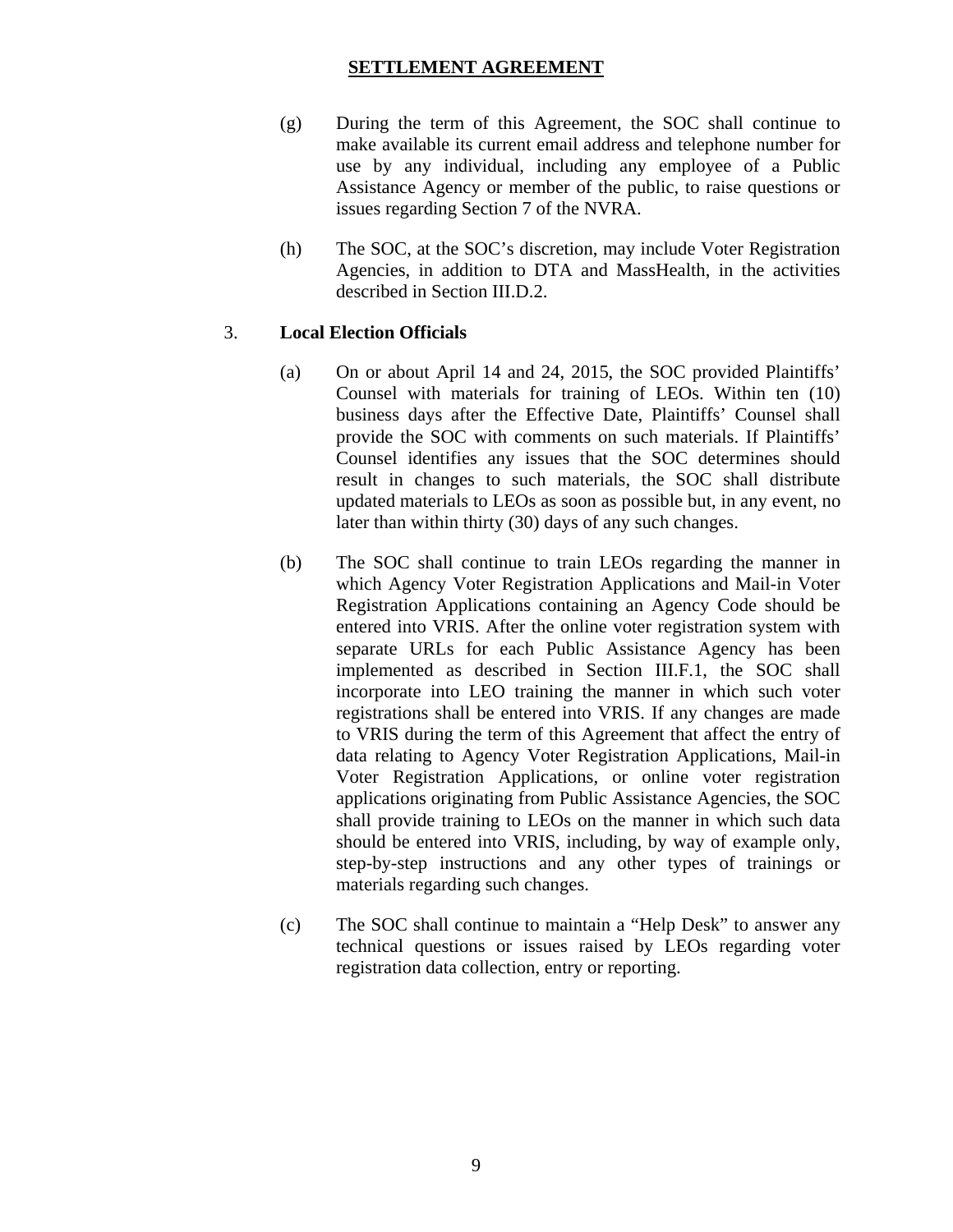#### E. **Formalization of New Procedures**

- 1. The SOC agrees to modify Massachusetts regulations regarding voter registration, including without limitation current regulations 950 C.M.R. 57.05(2)(c), 950 C.M.R. 57.05(2)(d), 950 C.M.R. 57.05(2)(g), and 950 C.M.R. 58.03(1)(b), to incorporate the terms of this Agreement, as well as any other changes that the SOC determines to be appropriate to conform with current voter registration policies and procedures, subject to and in accordance with G. L. c. 30A.
- 2. During the term of this Agreement, the SOC agrees to maintain the changes made to VRIS to enable separate tracking of Agency Voter Registration Applications and Mail-in Voter Registration Applications containing an Agency Code. Once the SOC has enabled separate URLs for online voter registration originating from Public Assistance Agencies, the SOC shall modify VRIS (and maintain such changes) to enable separate tracking of online voter registration applications originating from Public Assistance Agencies.

#### F. **Electronic Voter Registration**

- 1. Within one-hundred and twenty (120) calendar days of the statutory deadline under Massachusetts Session Law 2014, c. 111 (August 1, 2015) for implementation of an online voter registration system in Massachusetts, the SOC shall enable a separate URL for each Public Assistance Agency to provide "trackable" online voter registration applications for each Agency. In the event of unforeseen delays caused by problems in the functionalities of the online voter registration system, with prior written notice to Plaintiffs' Counsel, the SOC may extend this deadline for a period of no more than thirty (30) calendar days.
- 2. The SOC shall provide an URL to each Public Assistance Agency for incorporation into such Agency's online systems.
- 3. Within one-hundred and twenty (120) calendar days of the statutory deadline under Massachusetts Session Law 2014, c. 111 (August 1, 2015) for implementation of an online voter registration system in Massachusetts, the SOC shall modify VRIS to enable tracking of online voter registration applications that are submitted through the URL assigned to each Public Assistance Agency. In the event of unforeseen delays caused by problems in the functionalities of the online voter registration system, with prior written notice to Plaintiffs' Counsel, the SOC may extend this deadline for a period of no more than thirty (30) calendar days.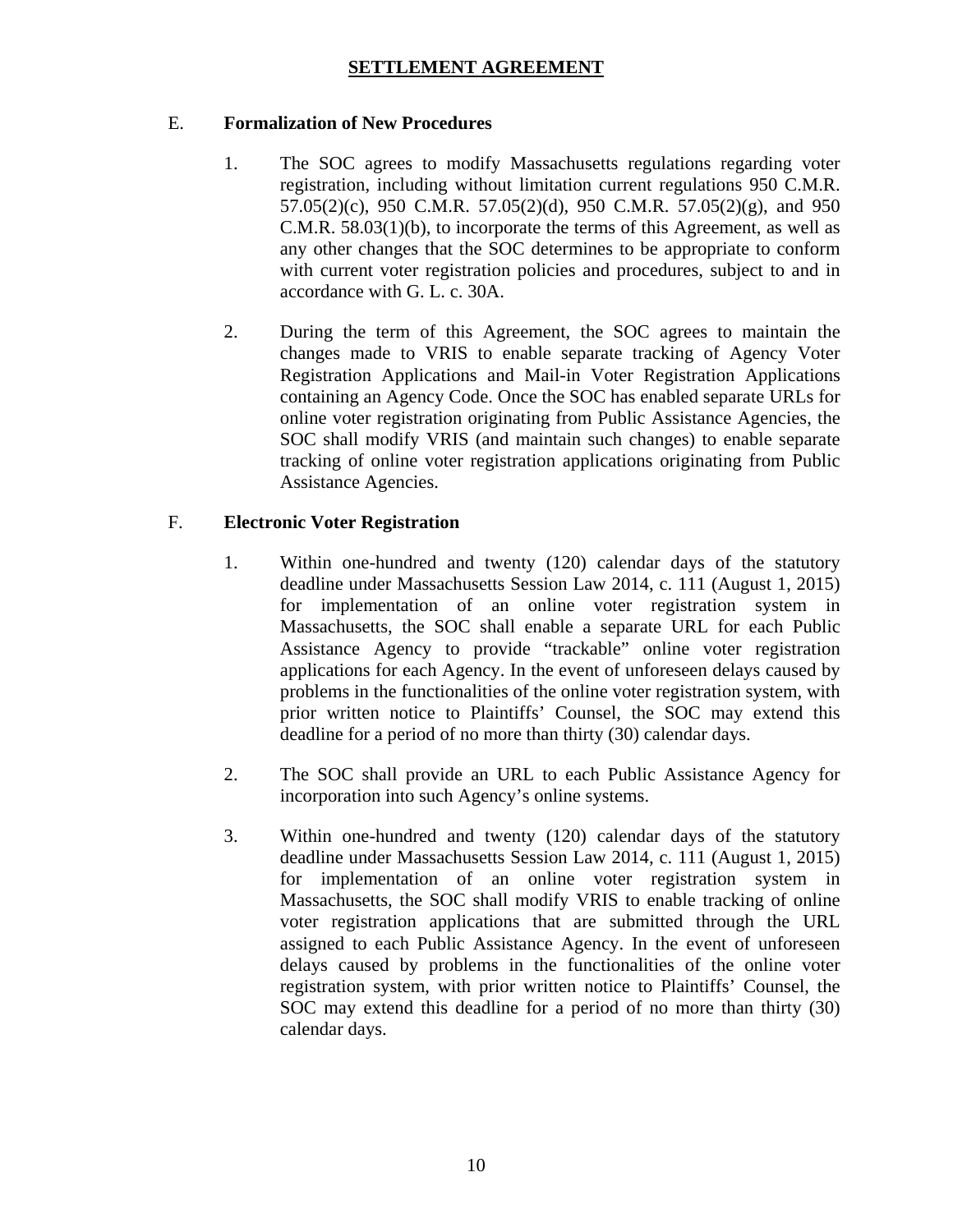#### G. **Data Collection and EAC Reporting**

- 1. Each month during the term of this Agreement, the SOC NVRA Coordinator shall collect Public Assistance Agency data from VRIS. Such data shall record any modifications to voter files made during the previous calendar month reflecting the data described in Sections III.G.1(a) through  $III.G.1(e).$ <sup>2</sup> Such data shall be aggregated for each Public Assistance Agency and reported as follows:
	- (a) The total number of Voter Registration Applications attributable to each Agency, categorized by: (i) Agency Voter Registration Applications; (ii) Mail-in Voter Registration Applications; and (iii) online voter registration applications originating from the Agency URL when such tracking becomes available as described in Section III.F.3;
	- (b) Of the number of Voter Registration Applications described in Section III.G.1(a), the total number of New Voter Registrations attributable to each Agency, categorized as described in Section  $III.G.1(a);$
	- (c) Of the number of Voter Registration Applications described in Section III.G.1(a), the total number of Updated Voter Registrations attributable to each Agency, categorized as described in Section  $III.G.1(a)$ ;
	- (d) Of the number of Voter Registration Applications described in Section III.G.1(a), the total number of Rejected Voter Registrations attributable to each Agency, categorized as described in Section III.G.1(a); and
	- (e) Of the number of Voter Registration Applications described in Section III.G.1(a), the total number of Duplicate Voter Registrations attributable to each Agency, categorized as described in Section III.G.1(a).

<u>.</u>

 $2^2$  The SOC has represented to Plaintiffs' Counsel that VRIS is a "live" database that "overwrites" certain fields upon entry of new data by LEOs. For purposes of this Agreement only, Plaintiffs and the SOC agree that all data from VRIS described in this Agreement shall be compiled from monthly "snapshots" of the relevant fields in the database as of the last day of each month, unless VRIS is modified to enable the retrieval of historical data entered into the relevant fields.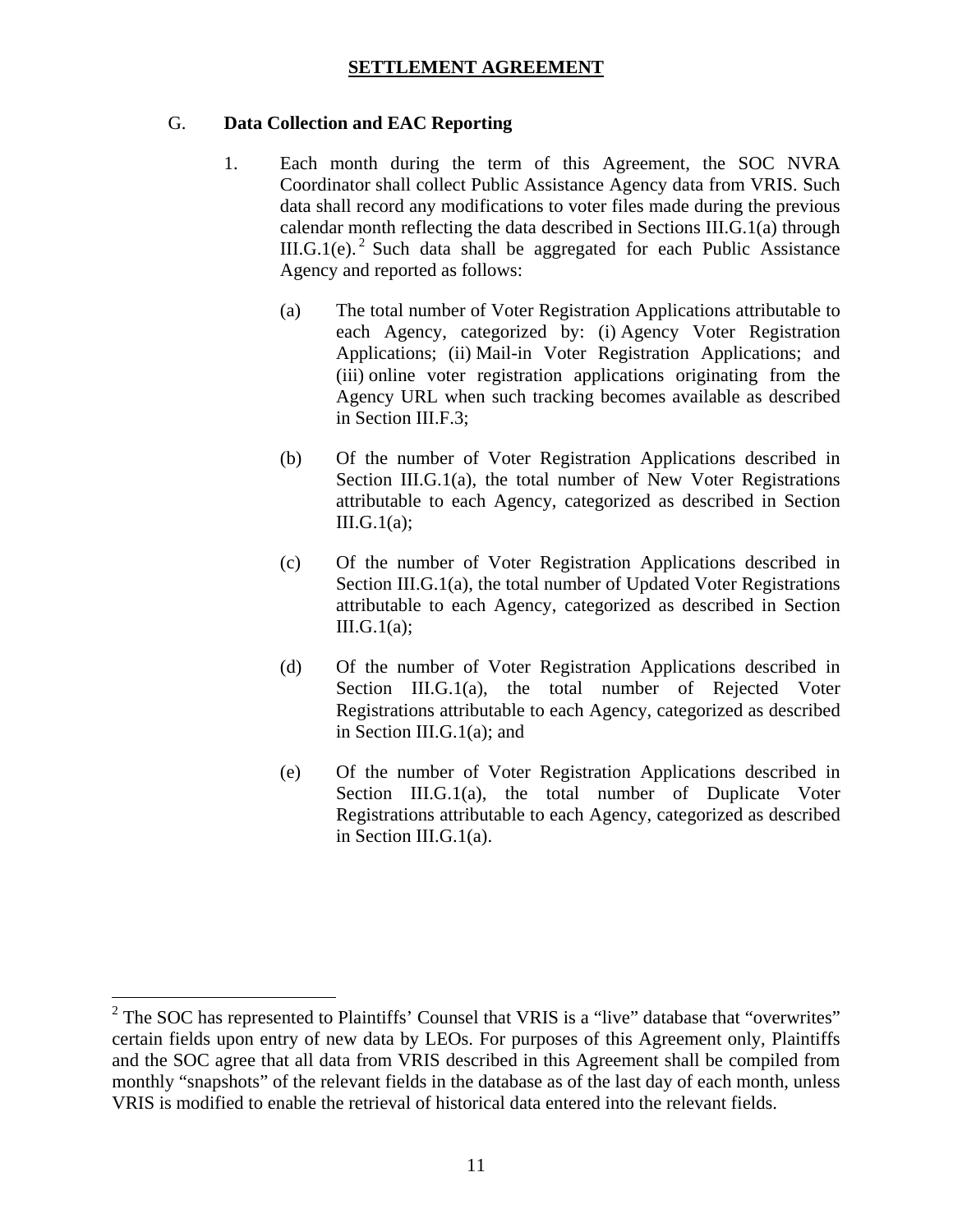- 2. The SOC shall include, in the total number of "public assistance agency" voter registration applications reported to the U.S. Election Administration Commission ("EAC"), the number of Agency Voter Registration Applications, Mail-in Voter Registration Applications containing an Agency Code, and online voter applications attributable to any URL that is assigned to an agency designated under 52 U.S.C. § 20506(a)(2)(A). The total number of "public assistance agency" voter registration applications reported to the EAC for any biennial period shall equal the sum of the totals reflected in all "snapshots" of relevant fields taken from VRIS at the end of each calendar month during the relevant biennial period, and shall not be a single "snapshot" of VRIS data taken before the report is submitted to the EAC. For any partial calendar month during the biennial reporting period, the SOC shall only report to the EAC the data relevant to the portion of the month that falls within the reporting period.
- 3. For each calendar month during the term of this Agreement, the SOC shall request that DTA and MassHealth, respectively, provide the following monthly data to the  $SOC$ :<sup>3</sup>
	- (a) For In-Person Transactions:
		- (i) From DTA, the total number of In-Person Transactions; and
		- (ii) From MassHealth, the total number of In-Person Transactions.
	- (b) For Remote Transactions:

 $\overline{a}$ 

- (i) From DTA, the total number of Remote Transactions; and
- (ii) From MassHealth, the total number of Remote Transactions.
- (c) If the data requested by the SOC pursuant to Sections III.G.3(a) and III.G.3(b) is not provided to the SOC, the SOC shall notify the relevant Agency's legal counsel and/or the Governor's Legal Counsel. If no response or an inadequate response is received, the SOC shall notify Plaintiffs' Counsel. In such circumstances, if Plaintiffs' Counsel has the data, Plaintiffs' Counsel shall provide the data to the SOC.

 $3$  For the calendar months from the Execution Date through September 2015, MassHealth may provide the information in Sections III.G.3(a)(ii) and III.G.3(b)(ii) to the SOC in October 2015. For the calendar months of October 2015 through December 2015, MassHealth may provide such information to the SOC in January 2016.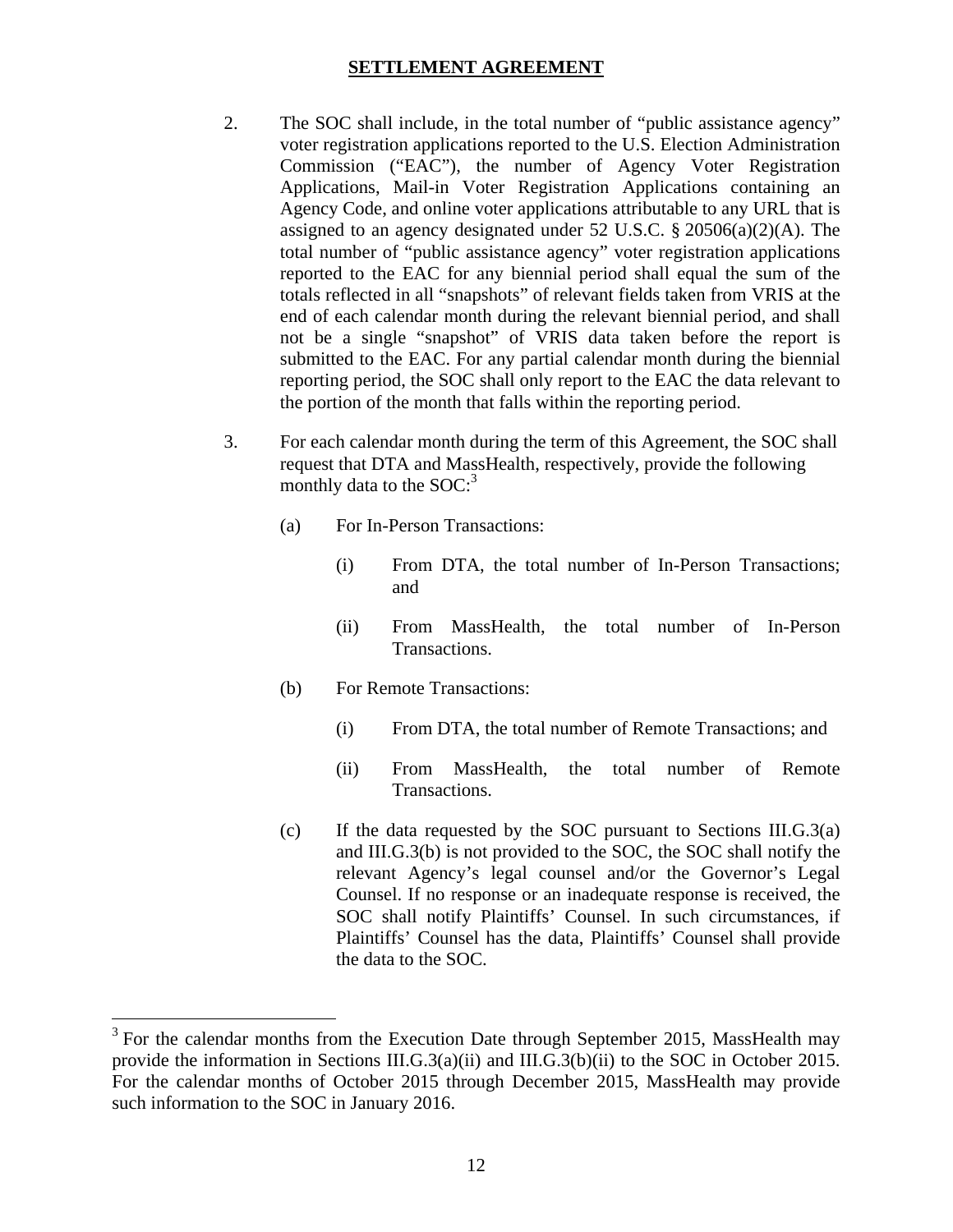### H. **Data Review and Follow-Up Activities**

#### 1. **Complaints Regarding Voter Registration Services**

- (a) If the SOC receives any complaint regarding a potential issue of noncompliance with Section 7 of the NVRA by a Public Assistance Agency, the SOC shall promptly inform the relevant Agency that is the subject of the complaint.
- (b) Steps the SOC shall take in response to each such complaint include, without limitation:
	- (i) Conducting a telephone conference or arranging a meeting with the Public Assistance Agency NVRA Coordinator;
	- (ii) Providing information to the Agency regarding the deficiencies in the voter registration process or procedures alleged in the complaint, and informing the Public Assistance Agency NVRA Coordinator of the pertinent requirements of the NVRA;
	- (iii) Requesting that the Agency take steps to investigate the deficiencies alleged in the complaint, to identify any potential issues with voter registration policies or procedures that may have caused such alleged deficiencies, and to address and correct any identified deficiencies by taking remedial measures such as revising policies or procedures or conducting additional training of staff; and
	- (iv) Requesting that the Agency inform the SOC of any steps taken to investigate, identify, verify and/or address the deficiencies alleged in the complaint, including any remedial measures taken.
- (c) If the Public Assistance Agency NVRA Coordinator fails to respond to the SOC's requests described in Section III.H.1(b), the SOC shall contact the head of the Agency or the Agency's legal counsel and/or the Governor's Legal Counsel, and take any additional actions within the SOC's authority that the SOC deems appropriate to have the Agency address the deficiencies alleged in the complaint.
- (d) The SOC shall record its efforts to contact the Agency or other authorities to obtain information, and shall record any additional actions taken, as described in this Section III.H.1.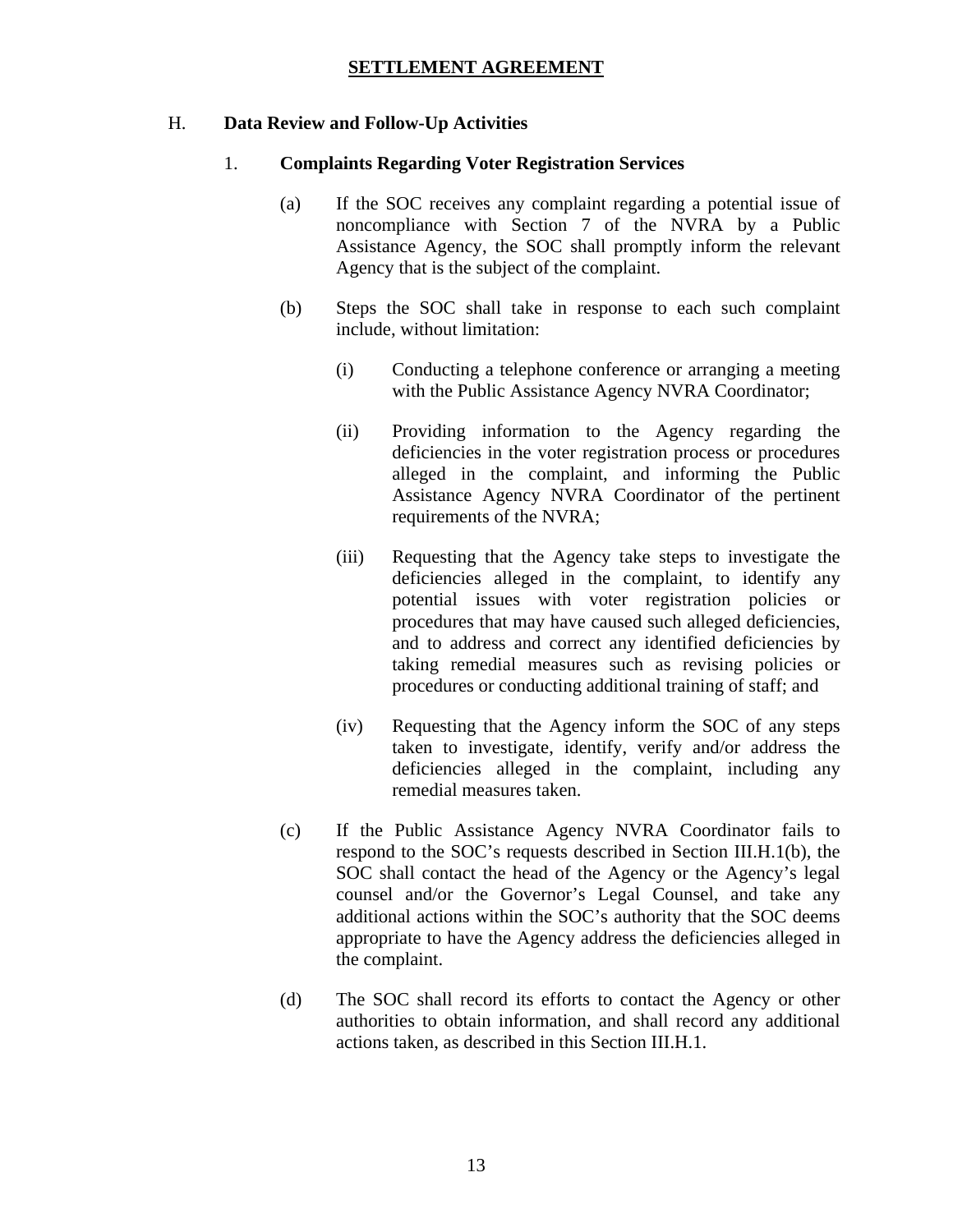# 2. **Data Review and Comparisons**

- (a) **Total Voter Registration Applications**. For each calendar quarter during the term of this Agreement, the SOC NVRA Coordinator shall review, for DTA and MassHealth separately, the monthly totals of Voter Registration Applications attributable to Public Assistance Agencies described in Section III.G.1(a). The SOC NVRA Coordinator shall compare the month-to-month changes in the totals during that calendar quarter, and during all prior calendar quarters during the term of this Agreement. The comparisons shall be recorded in a spreadsheet and/or chart(s) showing the monthly totals for each Agency.
- (b) **Covered Transactions at DTA and MassHealth**. For each calendar quarter during the term of this Agreement, if the requested data from DTA and MassHealth described in Section III.G.3 is received, the SOC shall compute the following:
	- (i) **In-Person Transactions**. For DTA and MassHealth separately, the monthly ratio of Agency Voter Registration Applications (as described in Section III.G.1(a)), to the total number of In-Person Transactions (as described in Section III.G.3(a)), expressed as a percentage. Each month's computed ratio shall be compared to the computed ratios from all prior months during each calendar quarter, and to the computed monthly ratios from all prior calendar quarters during the term of this Agreement, and shall be recorded in a spreadsheet and/or chart(s) showing the monthly computed ratios for each Agency.
	- (ii) **Remote Transactions**. For DTA and MassHealth separately, the monthly ratio of the sum of the number of Mail-in Voter Registration Applications containing an Agency Code and the number of online voter registrations (as described in Section III.G.1(a)), to the total number of Remote Transactions (as described in Section III.G.3(b)), expressed as a percentage. For any time period in which the number of online voter registrations is not available, only the number of Mail-in Voter Registration Applications containing an Agency Code shall be used for this computation. Each month's ratio shall be compared to the computed monthly ratios during each calendar quarter, and to the computed monthly ratios from all prior calendar quarters during the term of this Agreement, and shall be recorded in a spreadsheet and/or chart(s) showing the monthly computed ratios for each Agency.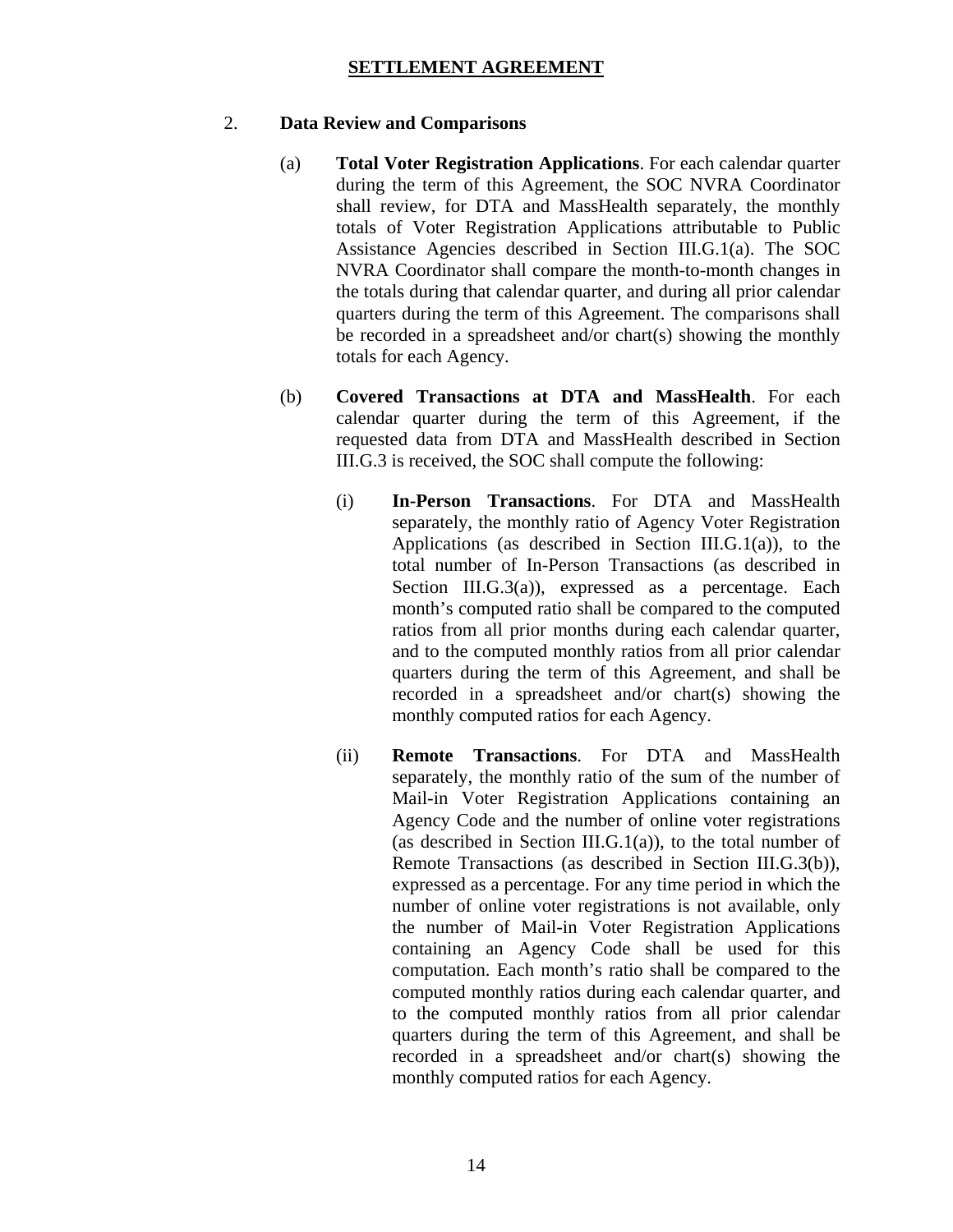- (c) **New Voter Registrations, Updated Voter Registrations, Rejected Voter Registrations, and Duplicate Voter Registrations**. For each calendar quarter during the term of this Agreement, the SOC NVRA Coordinator shall review, for DTA and MassHealth separately, the monthly totals of New Voter Registrations, Updated Voter Registrations, Rejected Voter Registrations, and Duplicate Voter Registrations attributable to Public Assistance Agencies (as described in Sections III.G.1(b) to  $III.G.1(e)$ , and compare the month-to-month changes in these totals during that calendar quarter, and during all prior calendar quarters during the term of this Agreement. The comparisons shall be recorded in a spreadsheet and/or chart(s) showing the monthly totals of each category in this Section for each Agency.
- (d) **Distribution of Data to Public Assistance Agencies**. For each calendar quarter during the term of this Agreement, the SOC shall distribute the data comparisons described in Sections III.H.2(a) to III.H.2(b) to the relevant Public Assistance Agency.

### 3. **Follow-Up Activities**

#### (a) **Identification of Anomalies**

- (i) Based on the quarterly review of data described in Section III.H.2, the SOC NVRA Coordinator shall identify any "anomalies" (as described below), if any exist, for purposes of conducting the follow-up activities described in Section III.H.3(b). "Anomalies" shall be defined as follows:
	- (1) Unusually low rates of Voter Registration Applications attributable to a Public Assistance Agency as compared to previous months' data for that Agency and as reflected in the review described in Section III.H.2(a), but taking into account historical decreases in voter registration following a major election and/or decreases in the total number of Covered Transactions, which could result in lower rates of voter registration;
	- (2) Unusually high rates of Rejected Voter Registrations or Duplicate Voter Registrations attributable to a Public Assistance Agency as compared to previous months' data for that Agency and as reflected in the comparisons described in Section III.H.2(c), but taking into account omissions or errors made by individual voters without any Agency involvement;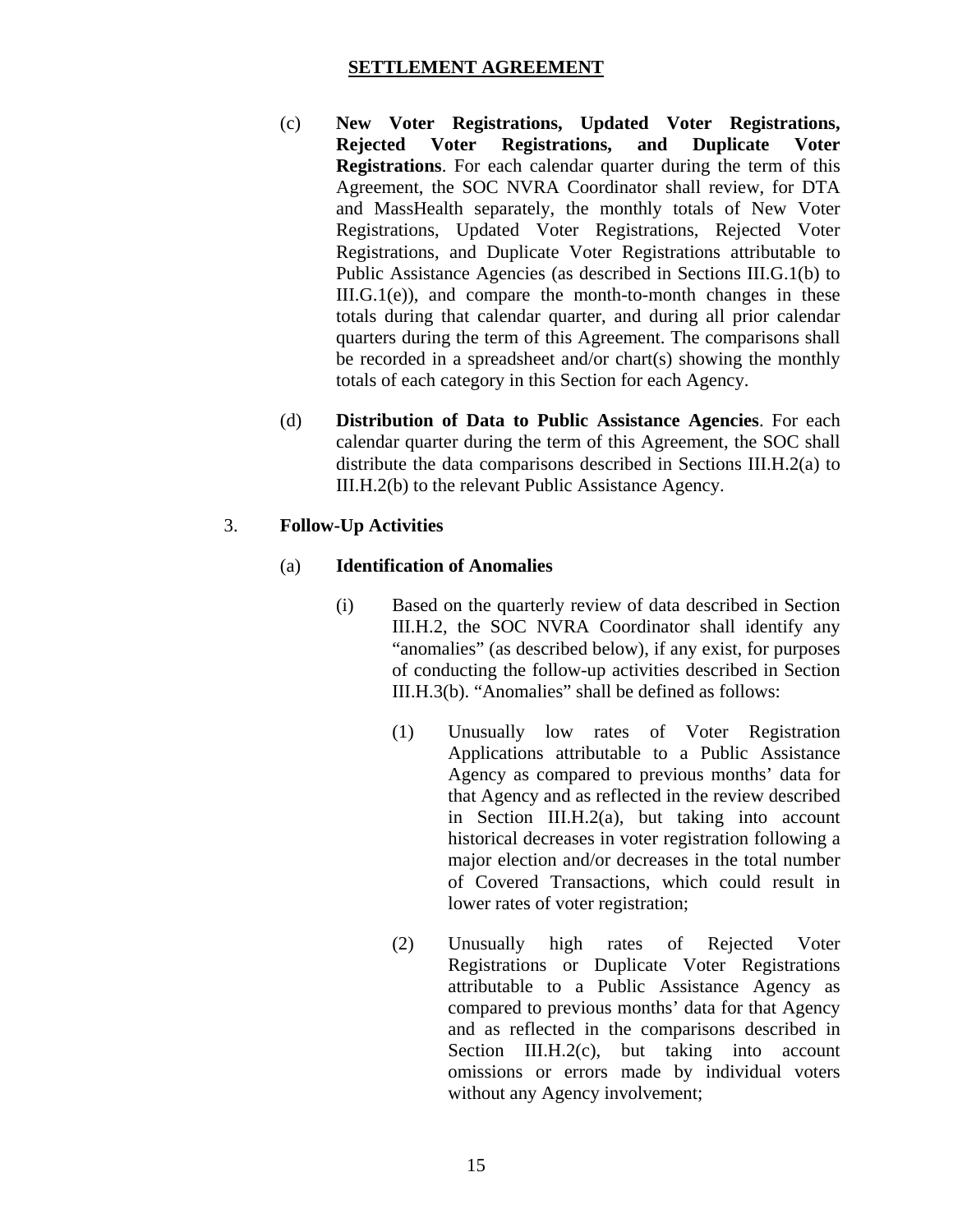- (3) Unusual decreases in the ratios of Voter Registration Applications attributable to a Public Assistance Agency as a percentage of Covered Transactions as compared to previous months' ratios for that Agency and as reflected in the computations described in Section III.H.2(b), but taking into account historical decreases in voter registration following a major election; and
- (4) Any other irregularities in voter registration data as determined by SOC.
- (ii) The SOC NVRA Coordinator shall conduct the follow-up activities described in Section III.H.3(b) if any Public Assistance Agency NVRA Coordinator informs the SOC of potential issues in the provision of voter registration services during the relevant calendar quarter.
- (iii) The SOC NVRA Coordinator shall conduct the follow-up activities described in Section III.H.3(b) if the SOC is informed in writing (including electronic mail) by Plaintiffs' Counsel regarding any irregularities in voter registration data that Plaintiffs' Counsel believes would qualify as an "anomaly" (as defined in Section III.H.3(a)(i)). Plaintiffs' Counsel may inform the SOC, and the SOC NVRA Coordinator shall conduct the follow-up activities described in Section III.H.3(b), regarding no more than six (6) "anomalies" in any calendar year during the term of this Agreement.

### (b) **Follow-Up Activities**

(i) On a calendar quarterly basis during the term of this Agreement, for each Public Assistance Agency at which any "anomaly" in voter registration data is identified (as described in Section III.H.3(a)), the SOC NVRA Coordinator shall contact the subject Public Assistance Agency NVRA Coordinator to discuss: voter registration practices and procedures; possible causes of any "anomalies"; and ways to resolve any issues identified. Such follow-up may occur by email, telephone or inperson. The SOC NVRA Coordinator also shall undertake the response steps described in Sections III.H.1(b) and  $III.H.1(c)$ .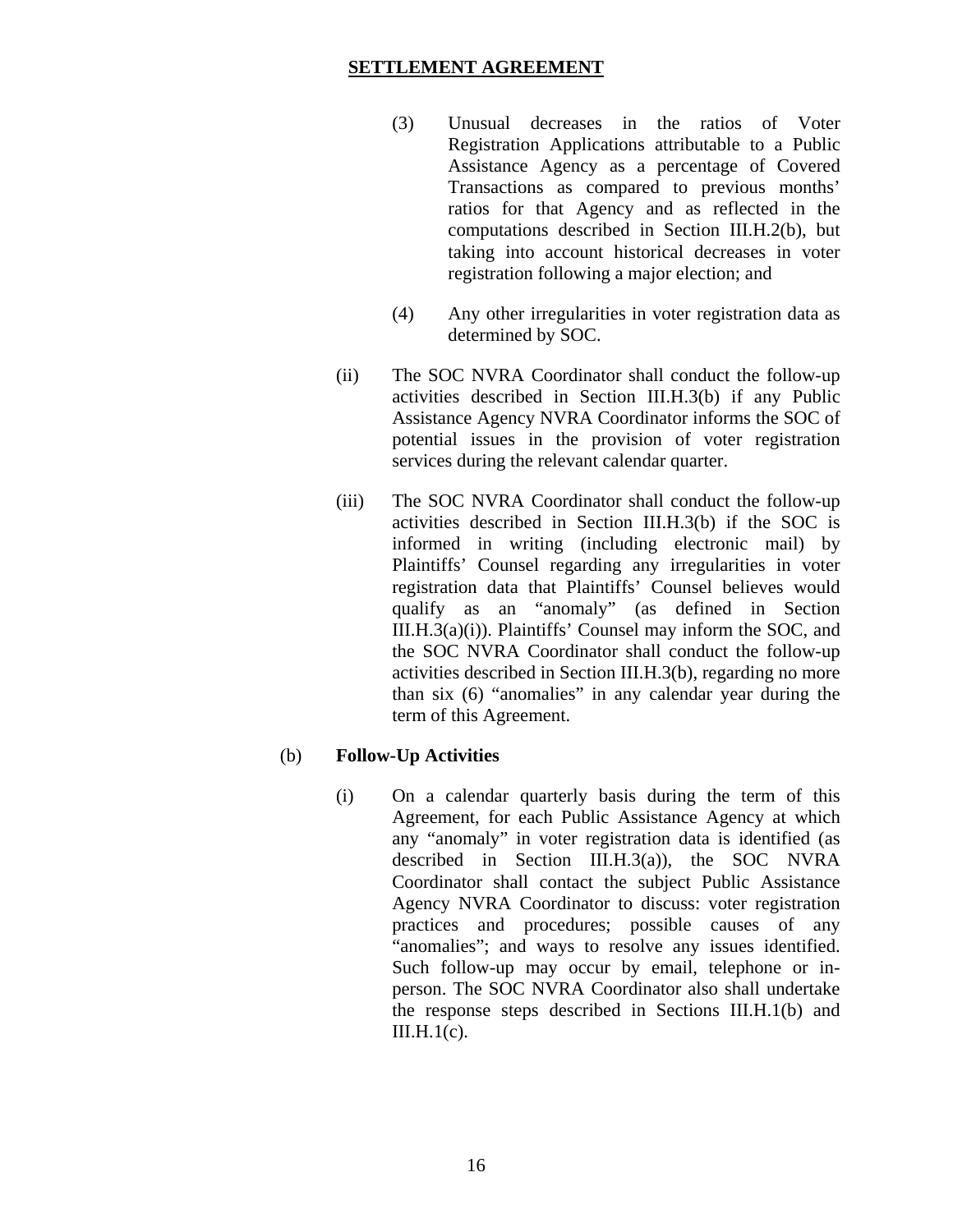(ii) The SOC shall record its efforts to contact the Agency or other authorities to obtain information regarding "anomalies" and to request follow-up activities as described in this Section III.H.3(b).

## I. **Reporting to Plaintiffs' Counsel**

1. **Monthly Reporting**. Beginning with the first month after the Effective Date, and continuing through and including data about the last month of the term of this Agreement, the SOC shall provide the VRIS data described in Section III.G.1 to Plaintiffs' Counsel on the fifteenth day of the month succeeding the month to which the data relates (for instance, if data pertaining to June was collected on the last day of that month, the data shall be provided to Plaintiffs' Counsel on July 15). If the Effective Date falls on a date after the middle of a month (*e.g.*, June 20, 2015), the first report shall include data beginning from the first day through last day of the following month (*e.g.*, July 1-31, 2015), and shall be sent on the  $15<sup>th</sup>$ day of the month thereafter (*e.g.*, August 15, 2015).

# 2. **Quarterly Reporting**

- (a) Beginning on the Effective Date and continuing through and including information and data about the last quarter during the term of this Agreement, on the fifteenth day of January, April, July, and October of each calendar year, the SOC shall report to Plaintiffs' Counsel the following information relating to the calendar quarter ending on the last day of the prior month. If the Effective Date falls on a date after the middle of a month (*e.g.*, June 20, 2015), the first such report shall include information and data pertaining to the quarter (or portion thereof) following the end of that month (*e.g.*, July-September 2015), and shall be provided on the fifteenth day of the succeeding month (*e.g.*, October 15, 2015). The last such report provided to Plaintiffs' Counsel shall cover the period up to and including the last month during the term of this Agreement, but not any period following such last month. The reports shall contain information and data regarding:
	- (i) Any modifications made by the SOC to the Voter Registration Workbook for Agencies or other training materials for Public Assistance Agencies or LEOs during the quarter;
	- (ii) Any activities relating to a change in the SOC's NVRA regulations during the quarter;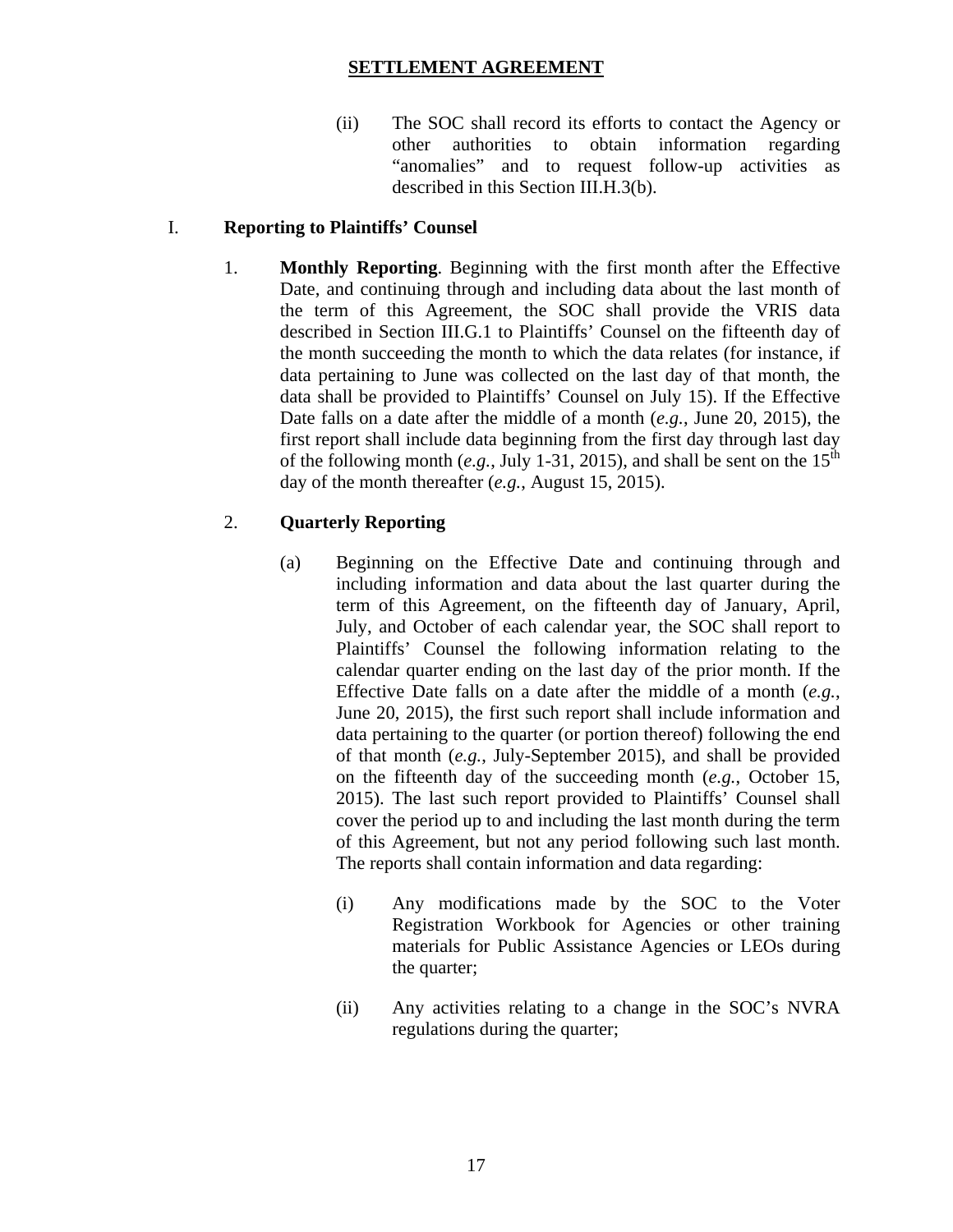- (iii) A copy of the SOC's annual communication described in Section III.D.2, together with general descriptions (but not necessarily a day-by-day log) of: responses received from Public Assistance Agencies; voter registration trainings conducted by Public Assistance Agencies as reported to the SOC (including the dates of such trainings); requests by Public Assistance Agencies for the SOC to participate in voter registration trainings (including the dates of any such trainings); voter registration trainings that the SOC participates in or conducts for Public Assistance Agencies (including the dates of any such trainings); and the comments offered by the SOC to Public Assistance Agencies regarding voter registration policies and procedures and training materials provided by each Agency for SOC review;
- (iv) The dates of any trainings for LEOs conducted by the SOC regarding the entry of data attributable to Voter Registration Agencies into VRIS, and a general description of the nature of each such training;
- (v) A status report on the implementation of the online voter registration system in Massachusetts, including whether and when Agency-specific URLs were provided to Public Assistance Agencies, and the manner in which VRIS was modified to enable tracking of online voter registrations;
- (vi) Copies of spreadsheets or charts showing the Data Review and Comparisons described in Section III.H.2; a list of any "anomalies" identified under Section III.H.3(a); and a summary (but not necessarily a day-by-day log) of any follow-up actions taken by the SOC under Section III.H.3(b), including any remedial actions taken by the subject Agency and reported to the SOC; and
- (vii) A general description of any other significant actions taken by the SOC relating to Section 7 of the NVRA during the relevant calendar quarter, such as responses to complaints that could suggest deficiencies in the voter registration procedures of Public Assistance Agencies, actions taken by the SOC (if any) to expand the Substantive Provisions of this Agreement described in Section III to Voter Registration Agencies in addition to MassHealth and DTA, and the issuance of any new guidance or other written materials for Public Assistance Agencies, LEOs, or the general public.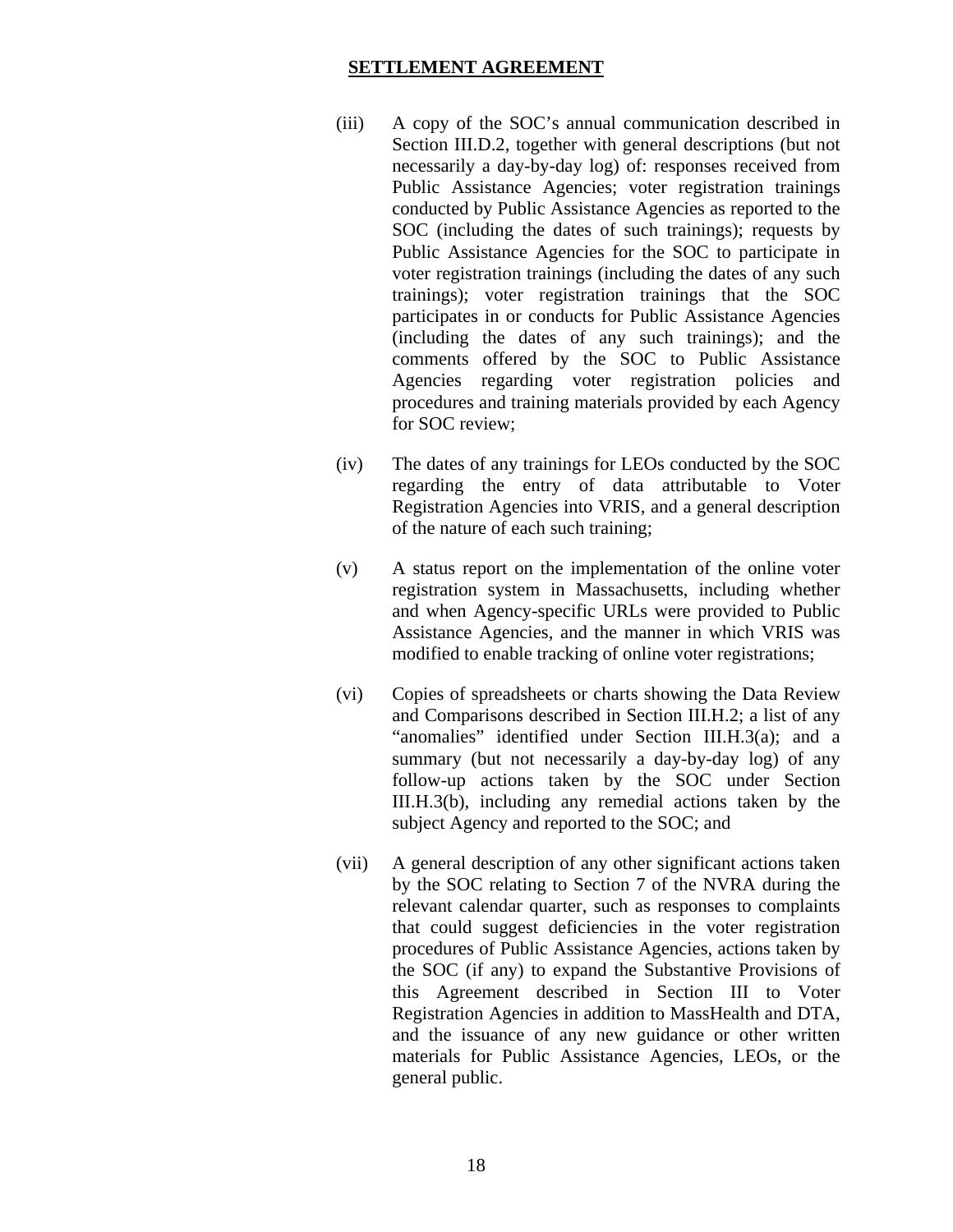- (b) The quarterly reporting described in Section III.I.2 may be combined with the monthly reporting described in Section III.I.1.
- J. **Online Posting of NVRA Data**. Beginning with the first quarterly report provided to Plaintiffs' Counsel in Section III.I.2, the SOC shall publish on its website the following data on a quarterly basis:
	- 1. All VRIS data described in Section III.G.1;
	- 2. All Data Review and Comparisons described in Section III.H.2, including without limitation all data comparisons, data computations, spreadsheets and charts; and
	- 3. Any other information that the SOC deems relevant to compliance with Section 7 of the NVRA by Public Assistance Agencies or Voter Registration Agencies.
- K. The SOC, at the SOC's discretion, may include Voter Registration Agencies in addition to DTA and MassHealth in the reporting and activities described in Section III.

### **IV. Dismissal and Releases**

- A. After the Execution Date, Plaintiffs and the SOC shall promptly file a joint motion requesting the Court to enter the [Proposed] Order of Final Judgment, in the form attached hereto as Exhibit A.
- B. Plaintiffs fully, finally and forever release, relinquish, discharge, and waive any and all claims against the SOC regarding the voter registration activities of DTA and MassHealth only that are asserted or could have been asserted in the Amended Complaint in this Action filed on March 17, 2014 (Dkt. No. 143), or that are based or could be based on Section 7 of the NVRA, from the beginning of time until the end of the term of this Agreement, including any and all claims for injunctive or declaratory relief.

### **V. Term**

- A. This Agreement shall take effect on the Effective Date and shall remain in full force and effect until July 31, 2018.
- B. Without affecting the finality of the [Proposed] Order of Final Judgment, the Court shall retain jurisdiction, during the term of this Agreement, to adjudicate noncompliance motions and resolve disputes arising under this Agreement, all pursuant to the procedures described in Section VI.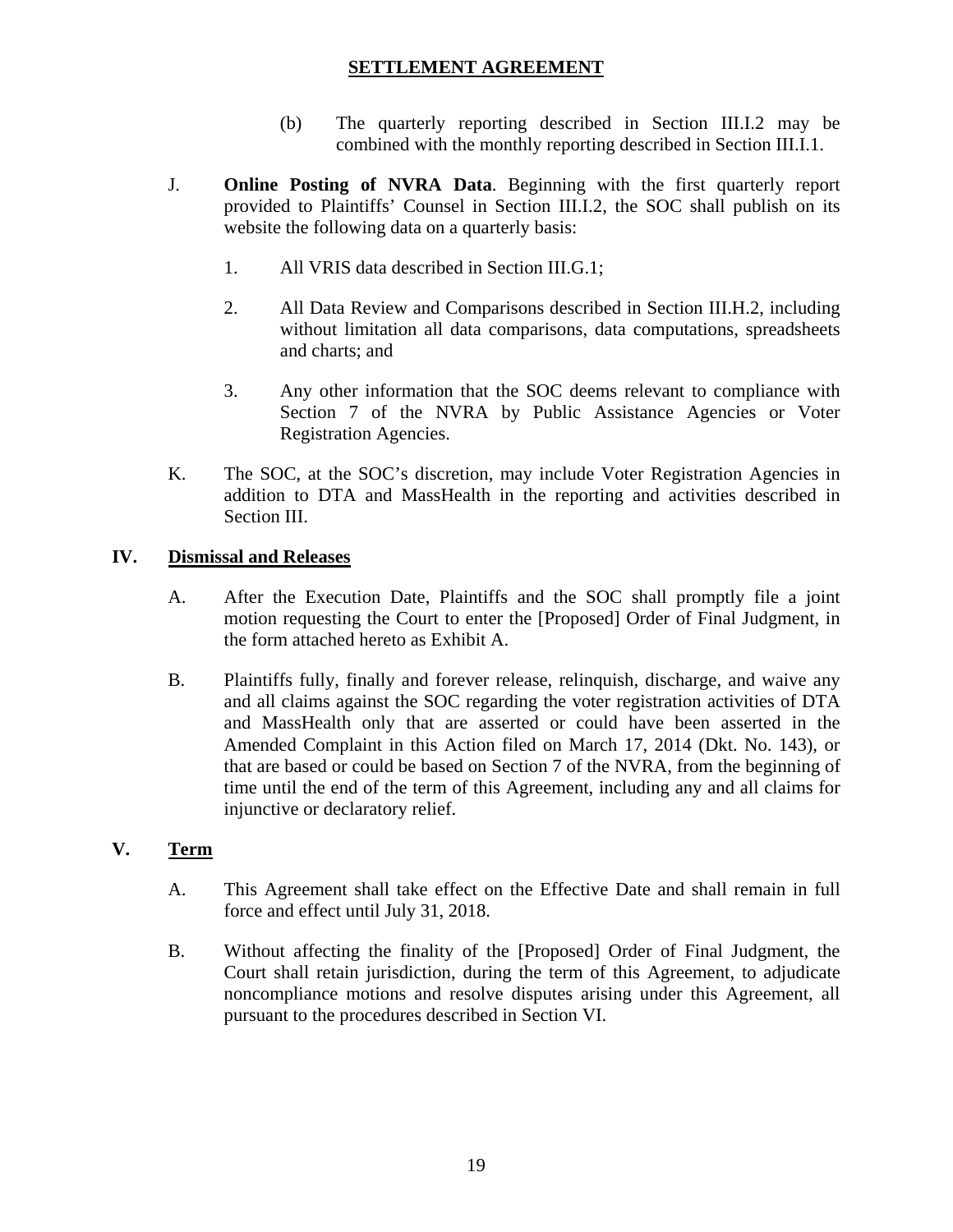#### **VI. Dispute Resolution Procedures**

- A. If, at any time during the term of this Agreement, Plaintiffs believe that the SOC is not in compliance with any one or more of its obligations under this Agreement, Plaintiffs and the SOC shall follow the dispute resolution procedures set forth in this Section VI.
- B. Plaintiffs shall notify the SOC in writing of any alleged noncompliance with this Agreement and shall request a meeting with the SOC for the purpose of attempting to remedy such alleged noncompliance. Plaintiffs and the SOC shall meet within thirty (30) calendar days of such notification of such alleged noncompliance.
- C. If Plaintiffs are not satisfied that such alleged noncompliance has been remedied, at any time after sixty (60) calendar days after Plaintiffs notified the SOC of such alleged noncompliance, Plaintiffs may file a motion with the Court seeking a judicial determination that the SOC is not substantially complying with this Agreement. Within thirty (30) calendar days of the filing of such motion, the SOC shall file its response to such motion. If the Court finds that the SOC has not substantially complied with this Agreement, it may enter an order consistent with equitable principles, but not an order of contempt, that is designed to achieve the SOC's compliance with this Agreement.
- D. If Plaintiffs believe that the SOC has not complied with an order entered pursuant to this Section VI, Plaintiffs may, after reasonable notice to the SOC, move for further relief from the Court to obtain compliance with the Court's prior order.
- E. Notwithstanding anything in this Section VI to the contrary, if Plaintiffs believe that the SOC is not substantially complying with any one or more of its obligations under this Agreement within ninety (90) calendar days before the expiration of the term of this Agreement, Plaintiffs may file a noncompliance motion with the Court without following the dispute resolution procedures set forth in this Section VI. Within fourteen (14) calendar days of the filing of such a motion, the SOC shall file its response to such motion. Such a motion may include a request for an interim order for the extension of the terms of the specific provisions of this Agreement that Plaintiffs believe that the SOC is not substantially complying with pending a ruling on such motion. If the Court finds that the SOC is not in substantial compliance, the Court may, even after the expiration of the term of this Agreement, extend the terms of those provisions of this Agreement as to which the SOC is not in substantial compliance for such time as is necessary for the SOC to obtain substantial compliance. Except as provided in this Section VI, the term of this Agreement and the Court's jurisdiction over this Agreement shall terminate as provided in Section V.
- F. This Agreement may be enforced only by Plaintiffs. Nothing contained in this Agreement is intended to confer any rights or remedies on any person other than the parties hereto.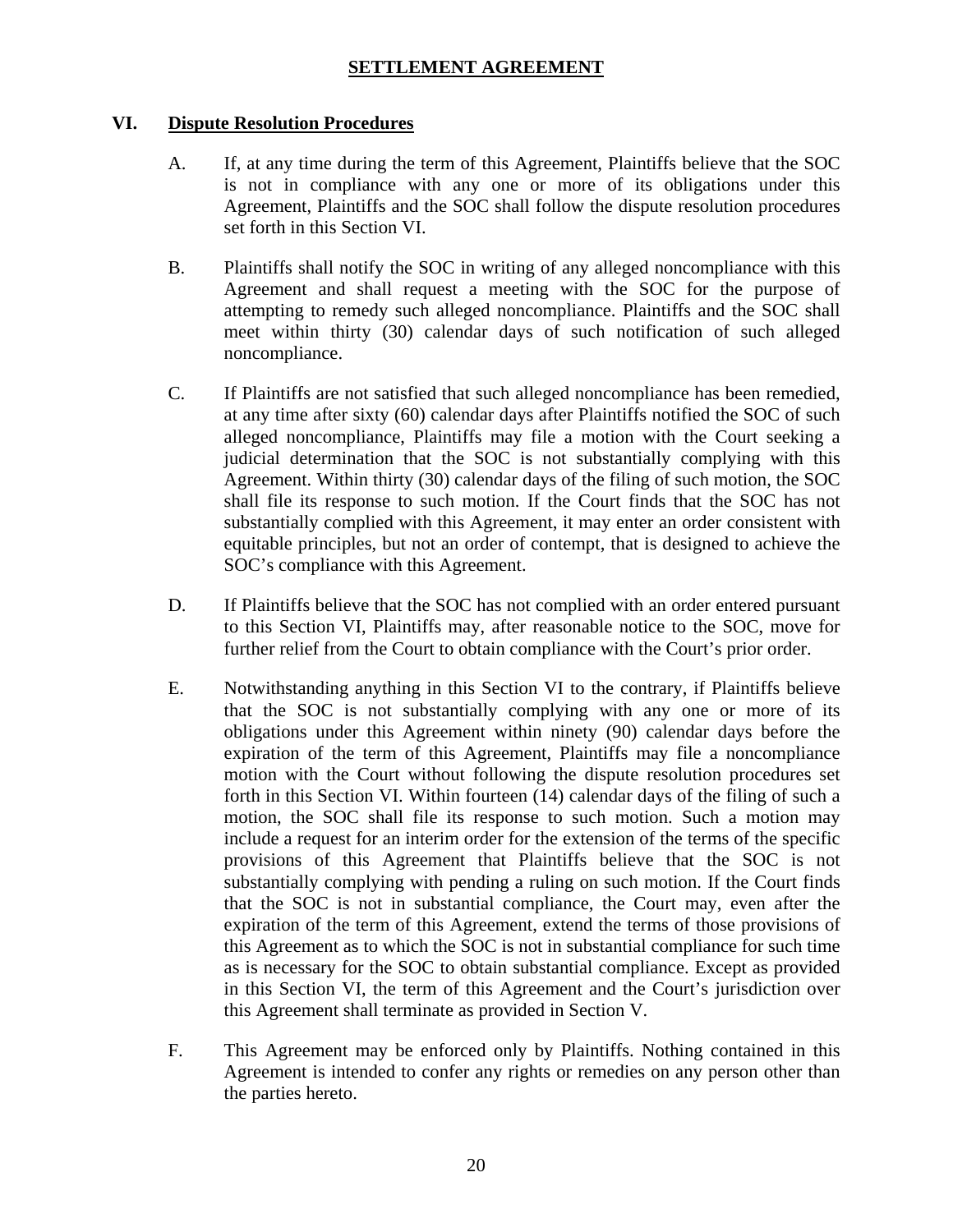#### **VII. Attorneys' Fees and Litigation Expenses and Costs**

- A. Except as provided in Section VII.C, the payment made by DTA pursuant to Section VII.A of the DTA Settlement Agreement shall constitute the full compromise and settlement of all claims for attorneys' fees and litigation expenses and costs related to this Action: (i) that Plaintiffs have, as of the Execution Date of this Agreement against the SOC; and (ii) that Plaintiffs might have made against the SOC for activities occurring after the Execution Date of this Agreement, including without limitation for activities to obtain the [Proposed] Order of Final Judgment [Exhibit A], or to monitor the implementation of, and the SOC's compliance with, this Agreement. This Agreement is not an admission or evidence that any Defendant is liable to Plaintiffs for the payment of attorneys' fees and litigation expenses or costs in, or related to, this Action, but rather represents only the compromise and settlement of a disputed claim.
- B. The compromise and settlement of Plaintiffs' claim for attorneys' fees and litigation expenses and costs against any Defendant shall not establish, or be evidence of: (1) a "reasonable" hourly rate for Plaintiffs' counsel or any other counsel; (2) the "reasonableness" of any legal services or activities performed by Plaintiffs' counsel in this or any other action; or (3) the "reasonableness" of any item of litigation expenses or costs in this or any other action.
- C. If Plaintiffs file a noncompliance motion following the dispute resolution procedures set forth in Section VI and prevail, Plaintiffs shall be entitled to request attorneys' fees and litigation expenses and costs related to litigating the claim of noncompliance. Plaintiffs shall only be considered to have prevailed for purposes of this Section VII if the Court makes a finding of substantial noncompliance under Section VI.C. If Plaintiffs seek attorneys' fees and litigation expenses and costs under this Section VII.C, they shall first submit their request to the SOC. If the SOC and Plaintiffs cannot agree on the amount to be paid within thirty (30) calendar days following the submission of the request, the dispute shall be submitted to the Court for formal resolution.

### **VIII. Additional Provisions**

- A. *Entire Agreement:* This Agreement contains all the agreements, conditions, promises and covenants between Plaintiffs and the SOC, and their respective counsel, regarding matters set forth in this Agreement and supersedes all prior or contemporaneous agreements, drafts, representations or understandings, either written or oral, with respect to the subject matter of this Agreement.
- B. *Binding Effect:* Plaintiffs and the SOC represent and warrant that they have authority to enter into this Agreement and that this Agreement shall be binding upon, and inure to the benefit of, their successors and assigns. Each of the persons executing this Agreement on behalf of a Plaintiff or the SOC represents and warrants that he or she has the authority to do so.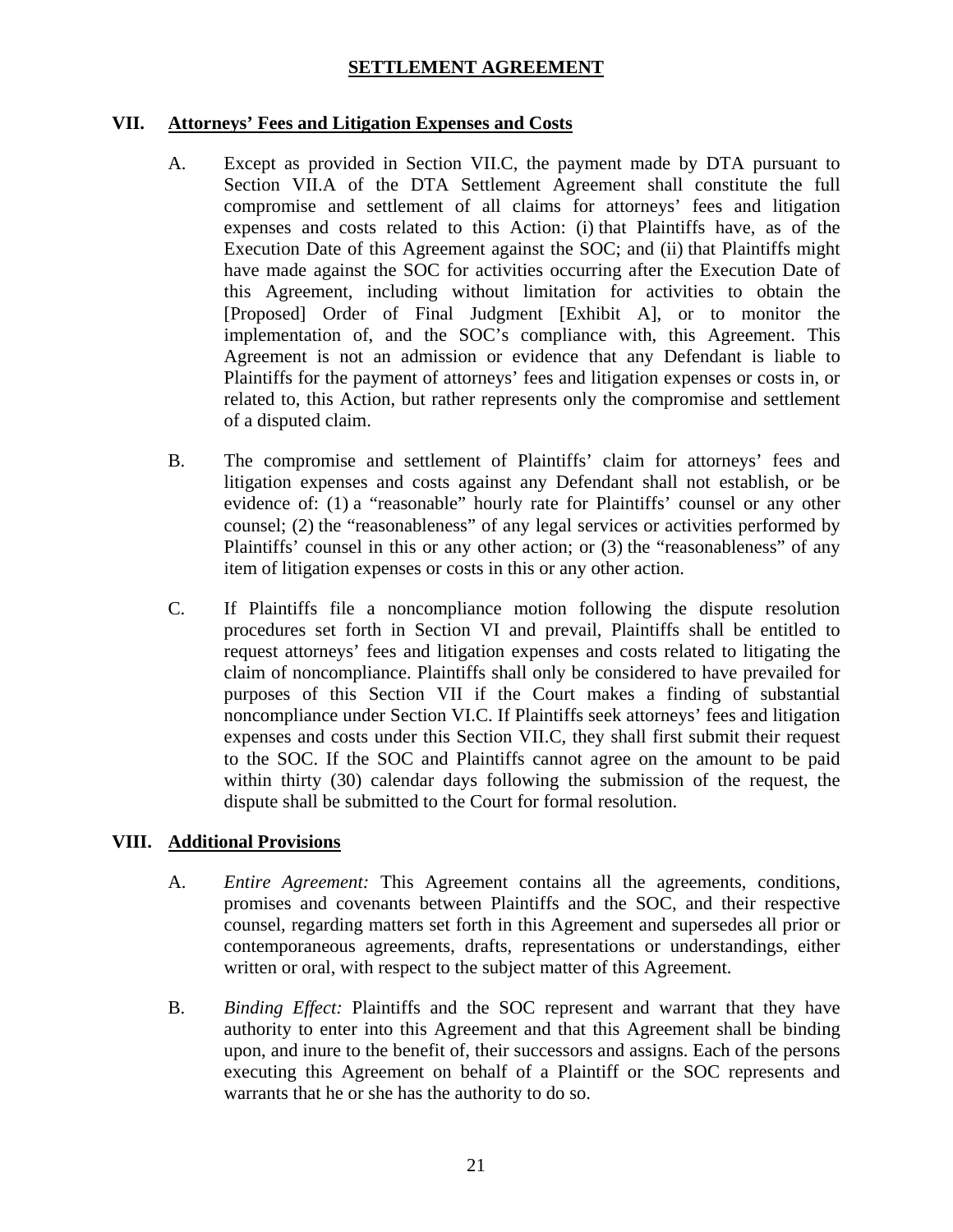- C. *Written Modification:* Plaintiffs and the SOC may not modify any provision of this Agreement, except by written consent of Plaintiffs and the SOC. However, the deadlines for submitting data and reports to Plaintiffs' Counsel pursuant to Section III.I may be modified by written consent of Plaintiffs' Counsel and the SOC's counsel.
- D. *Interpretation:* Plaintiffs and the SOC have participated in the drafting of this Agreement and, accordingly, any claimed ambiguity shall not be presumptively construed for or against any Plaintiff or the SOC.
- E. *Force Majeure:* The SOC shall not be subject to any noncompliance motion for failure to perform under this Agreement, and any such failure shall not be considered a breach of or noncompliance with any provision of this Agreement, if such failure results directly from any act of God, riot, war, civil unrest, flood, or earthquake.
- F. *Waiver of Appeals:* Plaintiffs and the SOC waive any right to appeal or collaterally attack the [Proposed] Order of Final Judgment, if entered in the same form attached hereto as Exhibit A.
- G. *Execution:* This Agreement may be executed in counterparts, each of which shall constitute an original instrument and all of which together shall constitute one and the same Agreement. This Agreement shall have no legal effect, and shall not be enforceable, until it is executed by all parties to the Agreement and signature pages are exchanged.
- H. *No Consent Decree:* This Agreement shall not constitute, be construed as, or otherwise be incorporated into a consent decree or other order of the Court.
- I. *If No Entry of Proposed Order by Court:* If the Court does not enter the [Proposed] Order of Final Judgment in the form attached hereto as Exhibit A, either Plaintiffs or the SOC may determine, in their or the SOC's absolute judgment, that this Agreement is null and void and of no force or effect. Such a determination shall be effective only if conveyed in writing to the other parties within ten (10) business days of entry of the order of judgment. In that event, nothing herein shall be deemed to prejudice the position of any Plaintiff or the SOC with respect to this Action or otherwise, and neither the existence of this Agreement, nor any of its provisions, or any of the negotiations or proceedings leading to this Agreement, shall be admissible in evidence, referred to for any purpose in this Action or in any other litigation or proceeding, or construed as an admission, presumption or concession by any Plaintiff or the SOC of any liability or the truth of any of the allegations or defenses raised in this Action.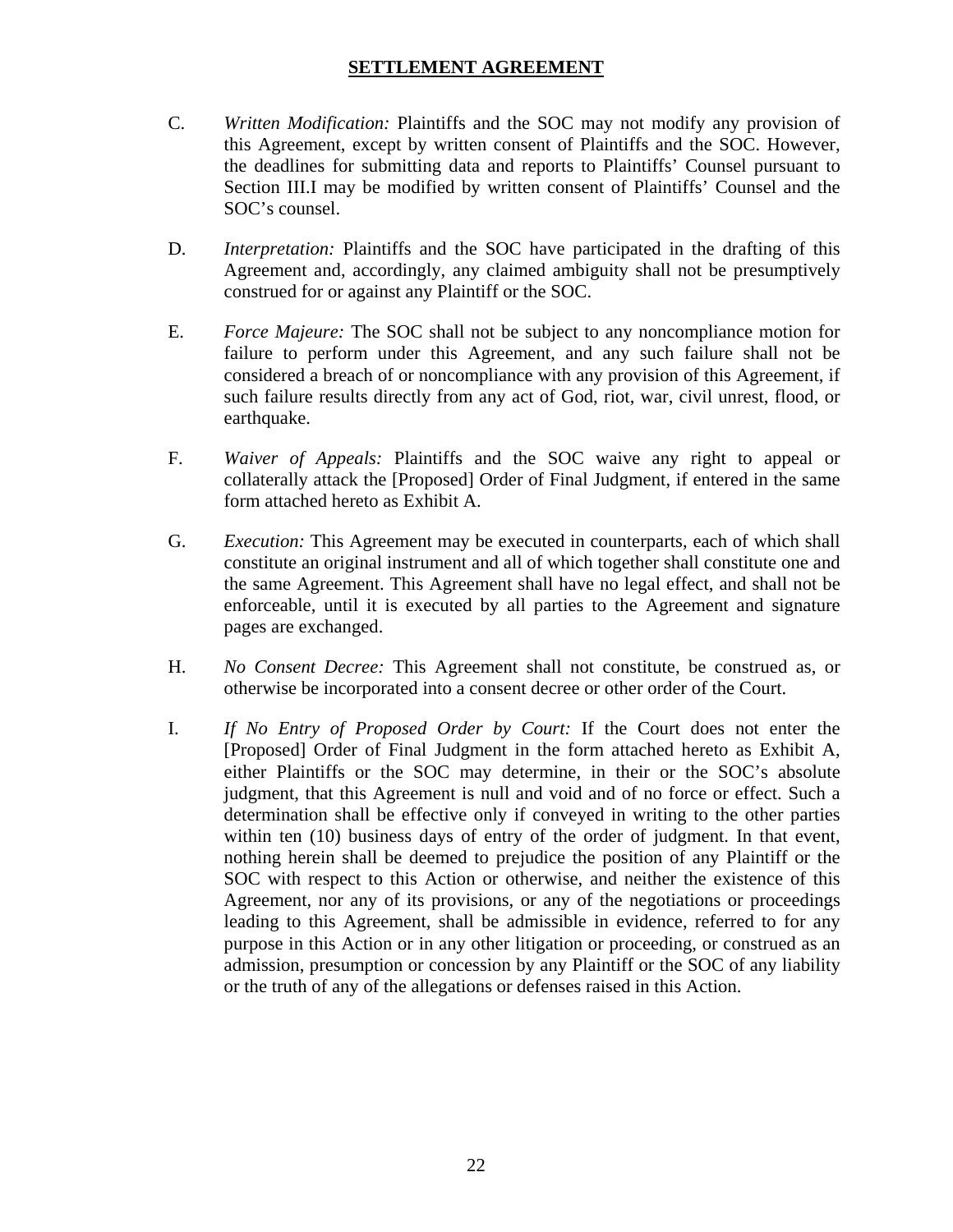Plaintiff: New England Area Conference of the National Association for the Advancement of Colored People By,

Juan Cofield President

Dated:  $\sqrt{\varkappa}$   $\left|b\right|$ , 2015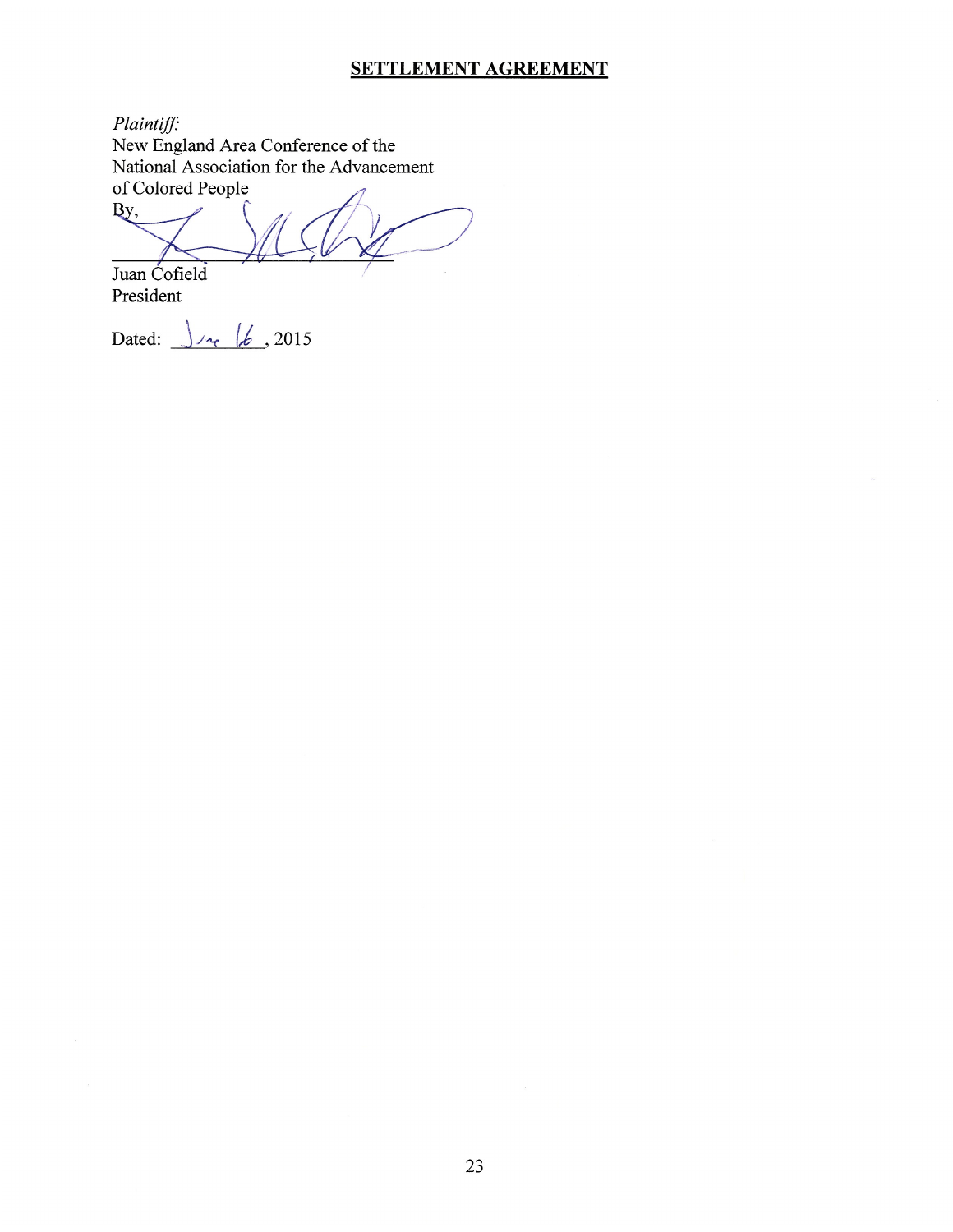$\bar{\chi}$ 

Plaintiff:<br>New England United for Justice By,

ar

Noemi Ramos **Executive Director** 

 $\bar{\omega}$ 

 $\sim$ 

Dated:  $\frac{\int_{\text{u.e.}} \int_{\text{v}} 2015}{\int_{\text{u.s.}} 2015}$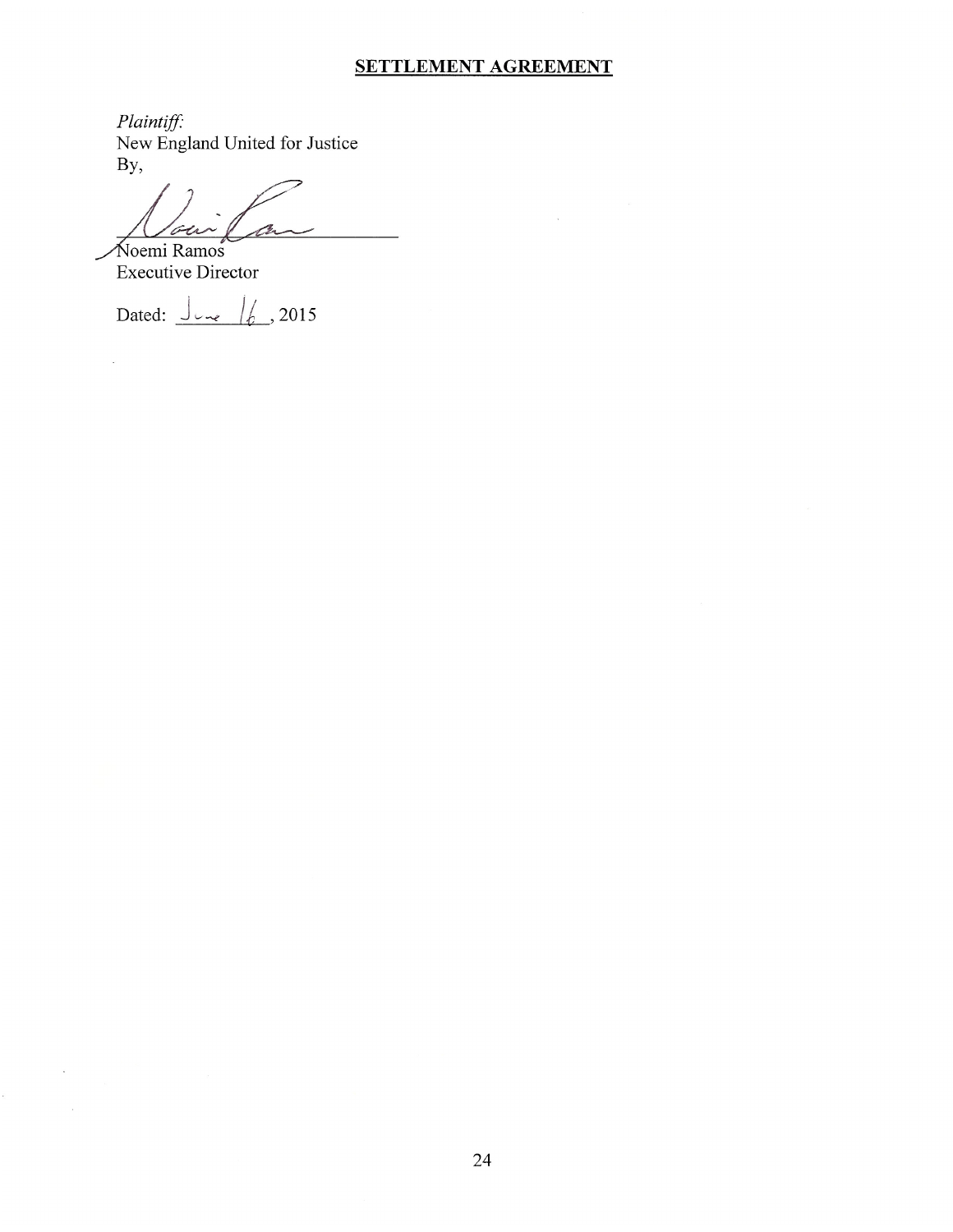*Defendant:*  William F. Galvin, in his official capacity as Secretary of the Commonwealth of Massachusetts

William F. Galvin

2015 Dated:

 $\epsilon$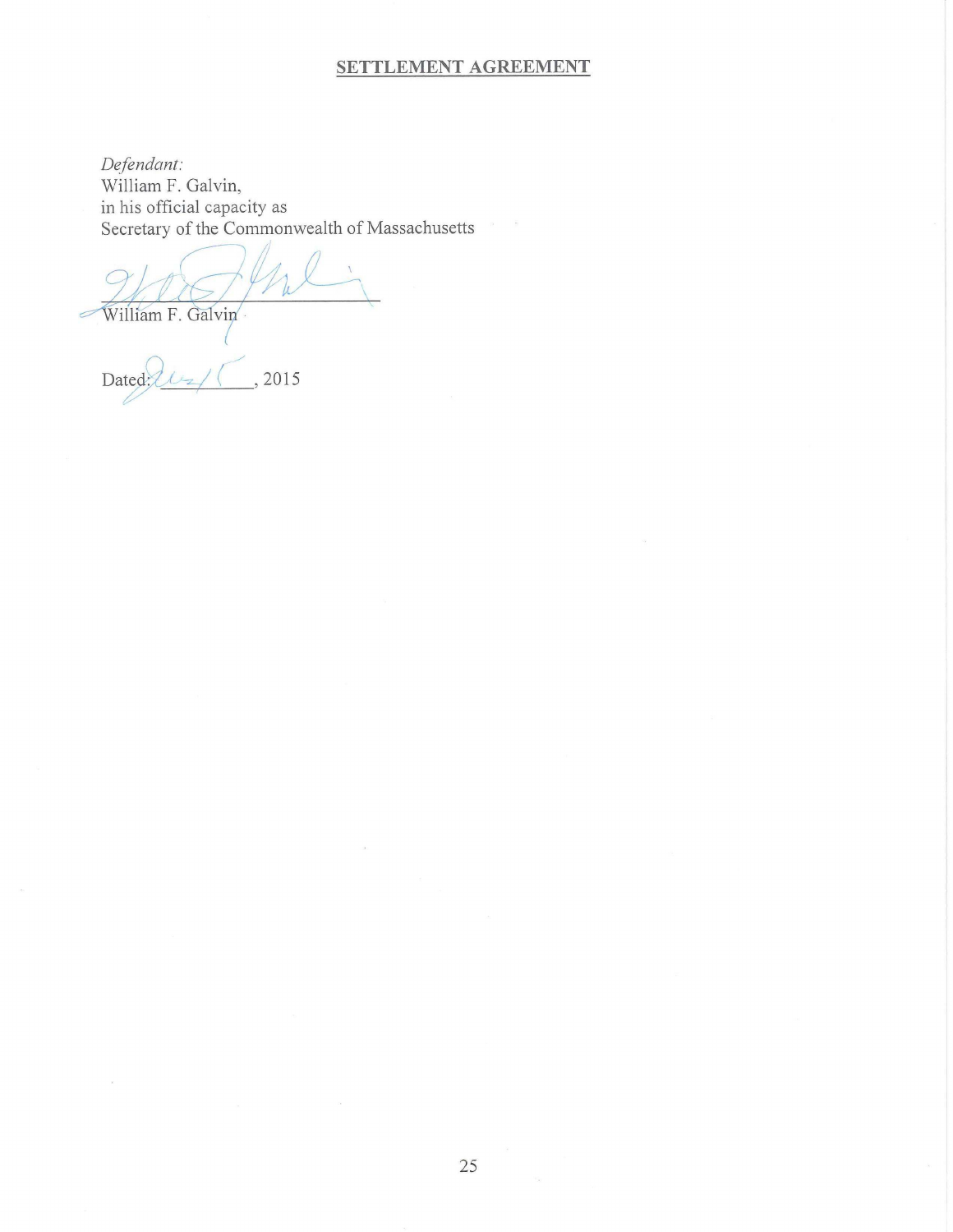### **EXHIBIT A**

#### IN THE UNITED STATES DISTRICT COURT FOR THE DISTRICT OF MASSACHUSETTS

| NAACP-NEW ENGLAND AREA<br><b>CONFERENCE; and NEW ENGLAND</b><br>UNITED FOR JUSTICE,                                                                                                                                                                                                                 |                                       |
|-----------------------------------------------------------------------------------------------------------------------------------------------------------------------------------------------------------------------------------------------------------------------------------------------------|---------------------------------------|
| Plaintiffs,                                                                                                                                                                                                                                                                                         | Civil Action No. $1:12$ -cv-10872-DJC |
| V.<br>WILLIAM F. GALVIN, in his official capacity<br>as Secretary of the Commonwealth;<br>MARYLOU SUDDERS, in her official capacity<br>as Secretary of the Executive Office of Health<br>and Human Services; and DANIEL TSAI, in his<br>official capacity as Director of the Office of<br>Medicaid, |                                       |
| Defendants.                                                                                                                                                                                                                                                                                         |                                       |

#### **[PROPOSED] ORDER OF FINAL JUDGMENT**

Pursuant to Fed. R. Civ. P. 41(a)(2) and 58, and based on the Settlement Agreements by and between plaintiffs New England Area Conference of the National Association for the Advancement of Colored People and New England United for Justice (collectively "Plaintiffs") and defendants Marylou Sudders (as successor to JudyAnn Bigby), in her official capacity as Secretary of the Executive Office of Health and Human Services ("EOHHS"), and Daniel Tsai (as successor to Kristen Thorn), in his official capacity as Director of the Office of Medicaid ("MassHealth"); and by and between Plaintiffs and defendant William F. Galvin, in his official capacity as Secretary of the Commonwealth ("SOC") (collectively, with EOHHS and MassHealth, "Defendants"), the Court directs an entry of final judgment dismissing, with prejudice, this action and all claims asserted against all Defendants.

As provided in each of the Settlement Agreements referenced above, and the Settlement Agreement by and between Plaintiffs and former defendant Thomas G. Massimo (as successor to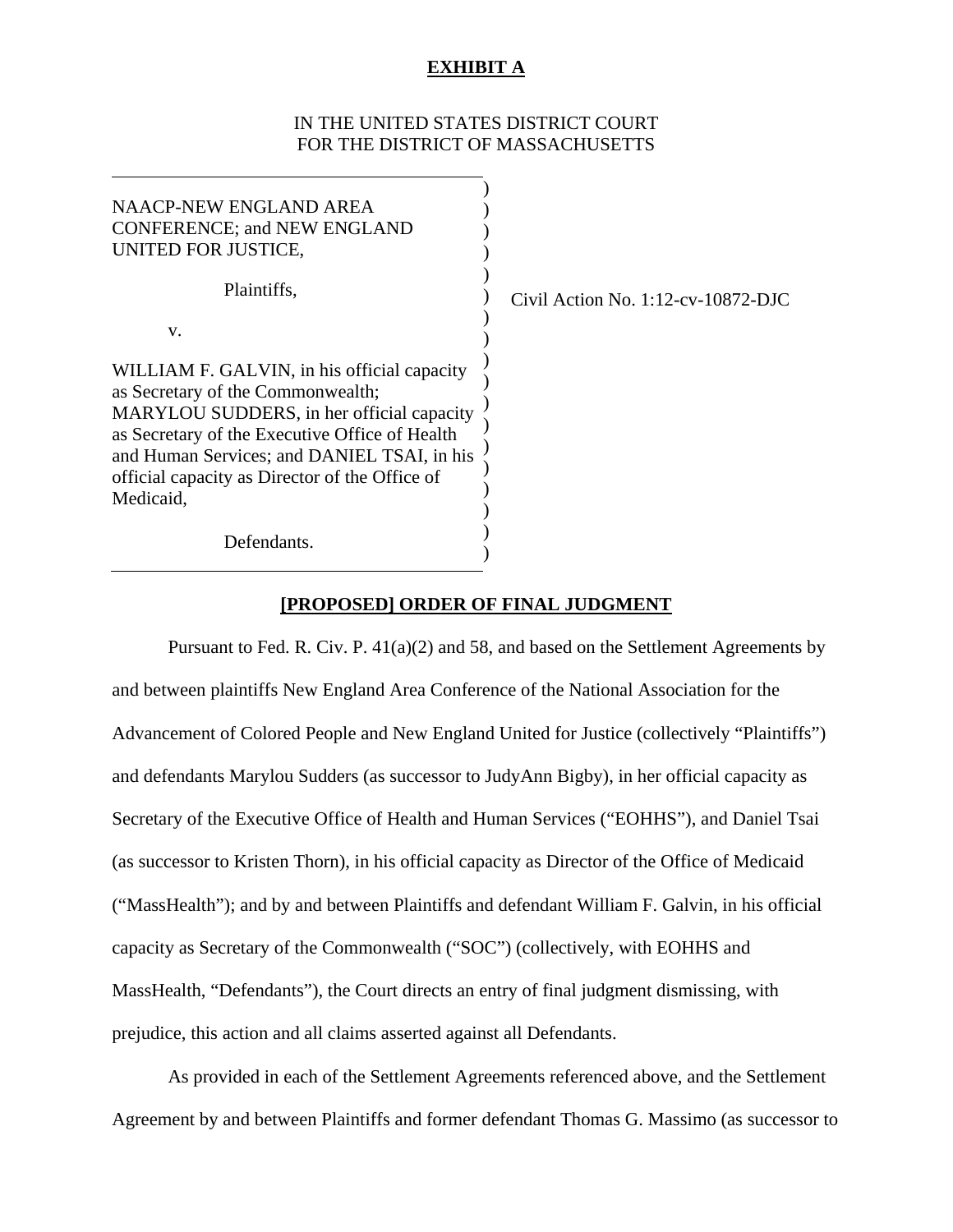Daniel Curley), in his official capacity as Acting Commissioner of the Department of Transitional Assistance (Doc. No. 213-1), and without affecting the finality of this Order of Final Judgment, this Court shall retain jurisdiction, during the term of each Settlement Agreement, to adjudicate noncompliance motions and resolve disputes arising under each Settlement Agreement, all under the procedures set forth in each such Agreement.

Pursuant to Fed. R. Civ. P. 58(b)(2), the Court hereby approves the form of this Order of Final Judgment and directs the Clerk to promptly enter it.

 $\overline{\phantom{a}}$  , which is a set of the set of the set of the set of the set of the set of the set of the set of the set of the set of the set of the set of the set of the set of the set of the set of the set of the set of th

 Denise J. Casper United States District Judge

Dated: June \_\_\_, 2015